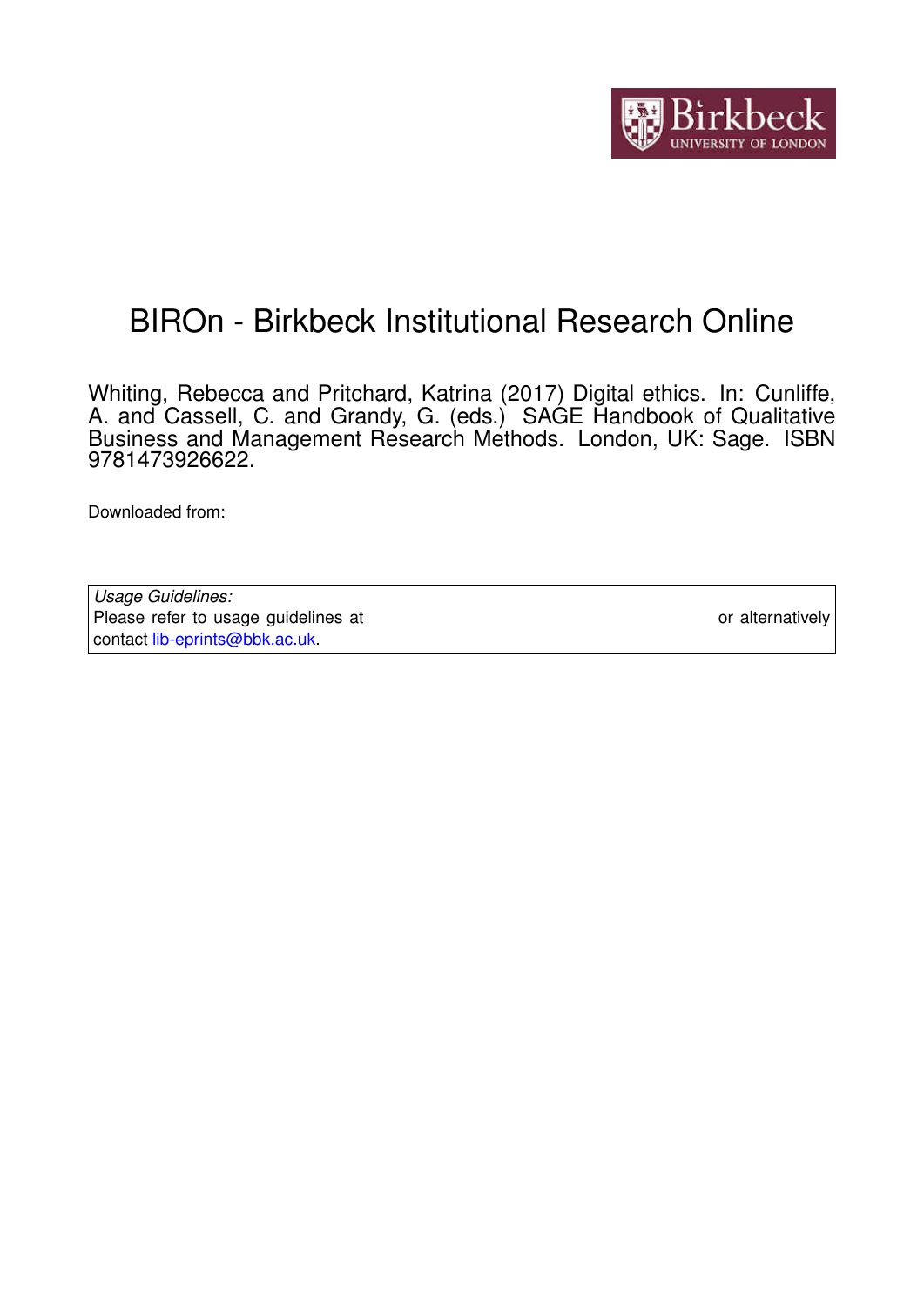In press with Sage Handbook of Qualitative Research in Business and Management, due for publication in 2017

#### Digital Ethics

#### Rebecca Whiting and Katrina Pritchard

## Abstract

We consider digital ethics, the moral principles or rules of behaviour that govern and guide qualitative internet research from its inception to publication and the curation of data. A number of overarching tensions are identified: flux and uncertainty regarding these rules, the type and status of ethical guidance, the lack of transparency around ethics in practice and the 'problematic' nature of qualitative research. Four key debates are then explored namely determining human participation, working with the private/public dilemma, seeking informed consent and from whom and deciding on anonymization or attribution. Looking ahead at the future directions, we consider the areas of researcher role and protection. We conclude with how we might channel the reflexivity that qualitative researchers already embrace when engaging with issues of validity, and use this for an 'ethics as process' case-based approach which features ongoing reflexive questioning of ethical considerations throughout the research cycle.

Key words: ethics, human participation, anonymization, informed consent, private/public, confidentiality, internet research, reflexivity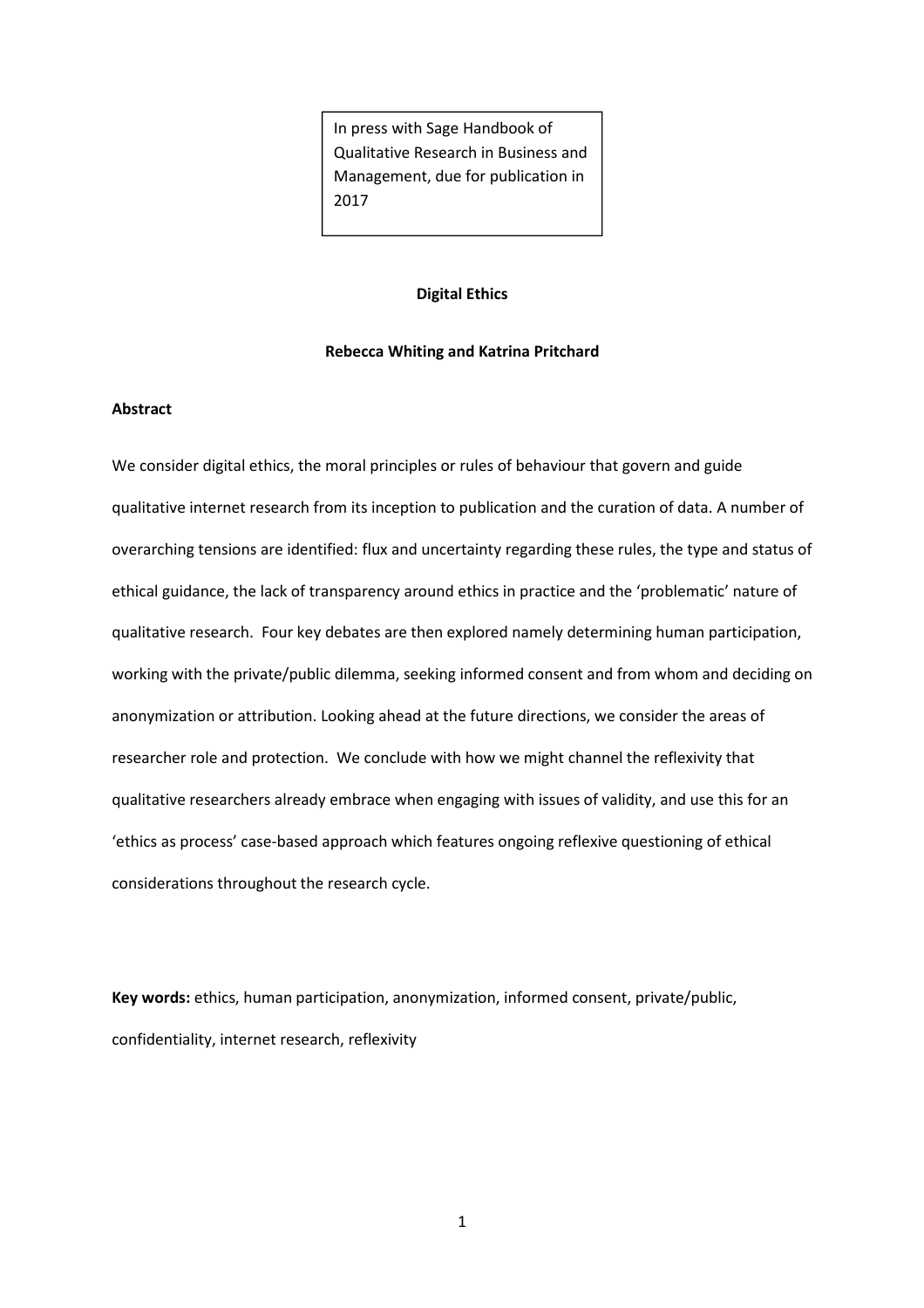#### Introduction

In the context of qualitative research, ethics are generally defined as the moral principles or rules of behaviour that guide research from inception through to publication and the curation of data. The main concern is to minimize risk of actual or potential harm whilst ensuring the maximum benefit of the research (ESRC, 2015a). Our focus here is 'digital ethics' referring to ethical considerations in research that uses and/or studies web-based activities and settings. It should be noted that this is variously referred to as 'e-research', 'internet-mediated', 'web', 'digital' or 'online' research. For simplicity we use the term internet research as an umbrella categorization. Our primary interest is in the application of digital ethics to qualitative research in the field of business and management though we draw from useful sources across a range of disciplines.

The aim of the chapter is to provide an overview of the key ethical issues in internet research: assessing what is human participation; when informed consent is required and from whom; the dilemma of what is public or private on the internet; and decisions about anonymization or attribution. We situate these issues within a discussion of overarching tensions. These encompass flux and uncertainty surrounding both internet technology and the guidance developed to address it; the type and status of such guidelines; a lack of transparency in how digital ethics are actually addressed in practice and the particular challenges of what is seen as 'problematic' qualitative research.

Our starting point is to scope the ethics context for researchers in the field of business and management. We then examine the literature that has considered the ethics of internet research. This is used to highlight various overarching tensions before examining the key issues in greater detail. In doing so, we consider a selection of different approaches that a qualitative researcher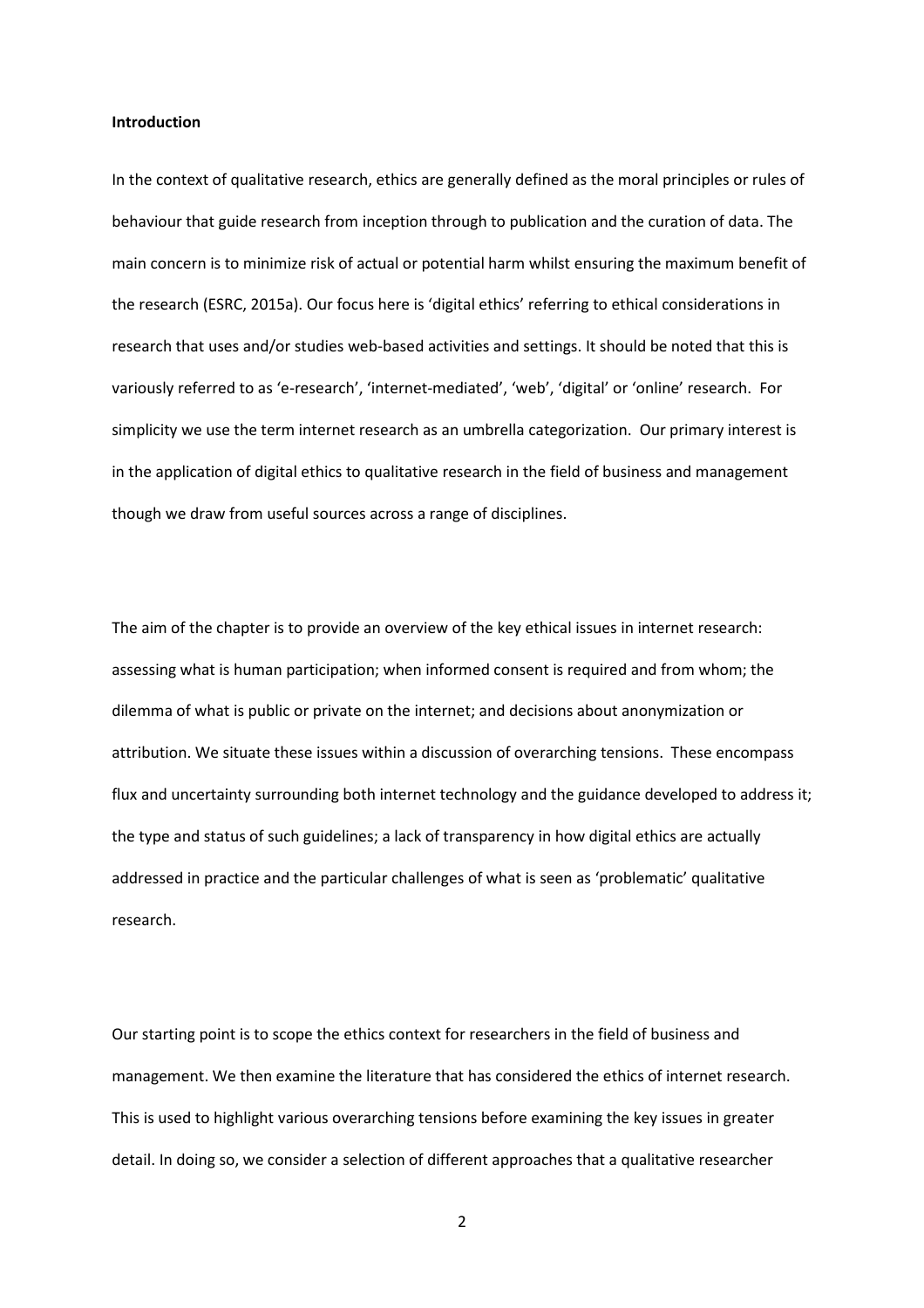might like to consider when reviewing ethical guidance and practice to address these dilemmas in their own research. It is not our intention to summarize or indeed review all possible different ethics guidelines that might conceivably apply. Examples are included of available material, ranging from the formal (published ethics guidance) to the more informal (published research that may nevertheless become accepted practice). We conclude with suggestions as to how qualitative researchers might address the practicalities of dealing with ethical dilemmas when carrying out internet research in the field of business and management.

#### Scoping ethics in business and management

For business and management researchers, there is unlikely to be a single specific body or ethics code that applies; we must always draw on guidance from a developing range that may extend beyond this field to include our own institutions, professional and funding bodies and specialist digital ethics guidance. For example, a number of bodies support and represent the academic community and its engagement with professional activities in the field of business and management. These generally serve particular geographical constituencies, though the events they organize and their members' work may be international. Member activities may include research, teaching, learning and practice. Researchers can check whether the relevant body for their location publishes a code of ethics or not. For example, the Academy of Management (AoM, United States) and the British Academy of Management (BAM, in combination with the Chartered Association of Business Schools and the Higher Education Academy) both issue such guidance. Their codes are widely drawn to address the full range of academic activities (not just research) though neither specifically addresses digital ethics. In the case of BAM, the guidance is a starting point to encourage members to take responsibility for their own ethical practice; this is supplemented by links to additional resources such as the ethical codes of other bodies in the fields of social anthropology, sociology and psychology (including the British Psychological Society) and funders (including the ESRC).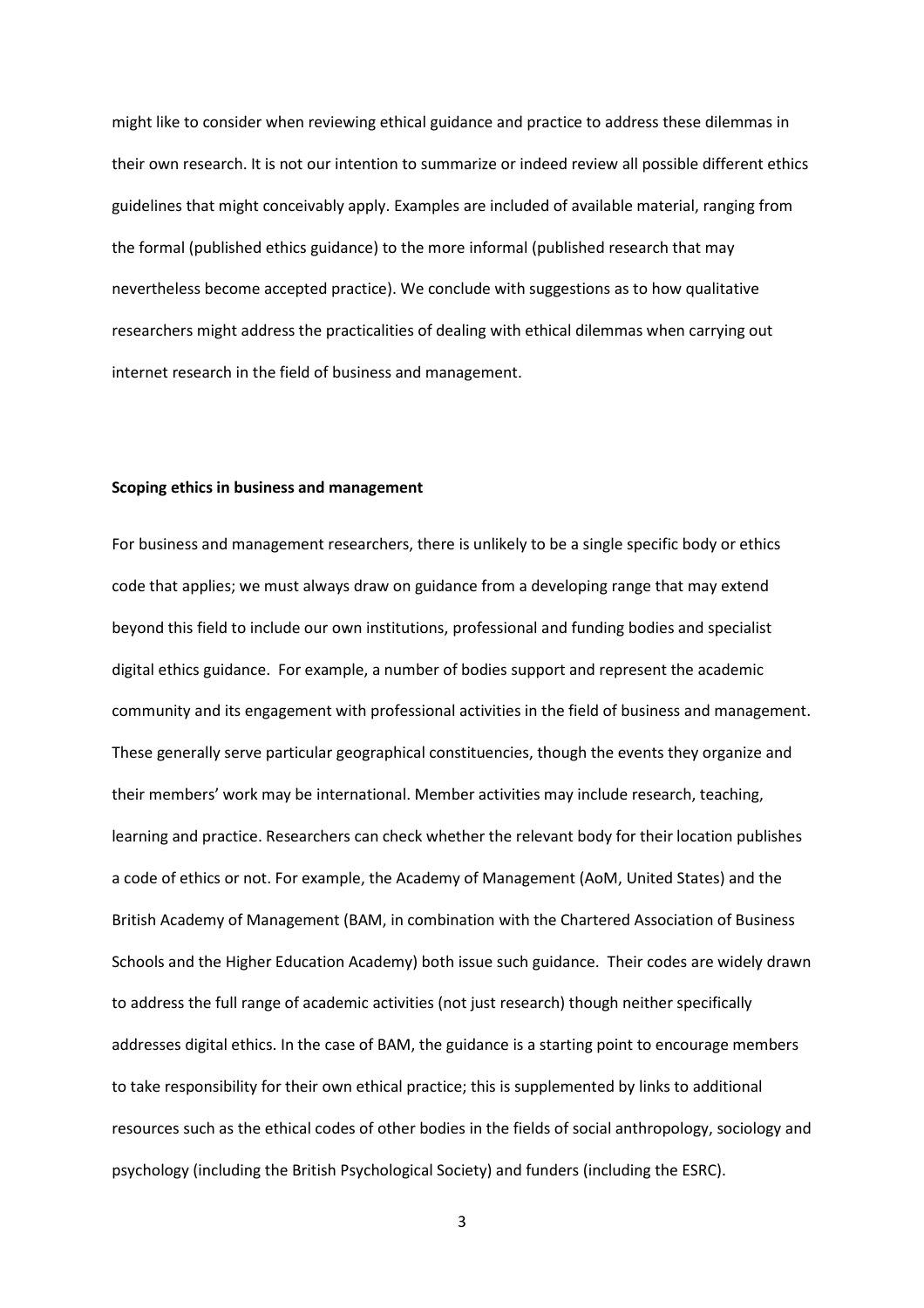On the other hand, as at April 2016, neither the European Academy of Management nor the Australian and New Zealand Academy of Management issue such guidance. Bodies focusing on the delivery of teaching in Management and Business Schools, for example, the European Institute for Advanced Studies in Management, the European Foundation for Management Development and the Association to Advance Collegiate Schools of Business, also do not publish research ethic guidelines though they may offer codes of practice on the need to include ethics in programme curricula and doctoral training. As at April 2016, none of these refer to internet research.

It should be noted however that new codes are emerging as organizations update their guidelines to reflect the increasing significance of internet research. This covers a 'wide range of activities' (British Psychological Society, 2013: 1) across both qualitative and quantitative approaches. Digital research tools and techniques are nascent, developing alongside the internet as it becomes more socially interactive and where content is constantly changing. Not only are traditional research methods reimagined, new forms of data are made available to study (for example, tweets namely 140 character microblogs, YouTube videos, below-the-line reader comments on news stories), new collaborations are formed and new tools are made available (including proprietary ones by social media platforms such as Twitter). Procter et al., (2013) provide an example of an agreement between Twitter and the Guardian Newspaper which involved the former providing a Twitter corpus to the latter and its academic collaborators. The Twitter search application program interface (API) however only provides 1% of actual traffic (Burnap et al., 2015). Procter et al., (2015) discuss the development of tools specifically to address the limitations of the availability and analysis of social media data by researchers.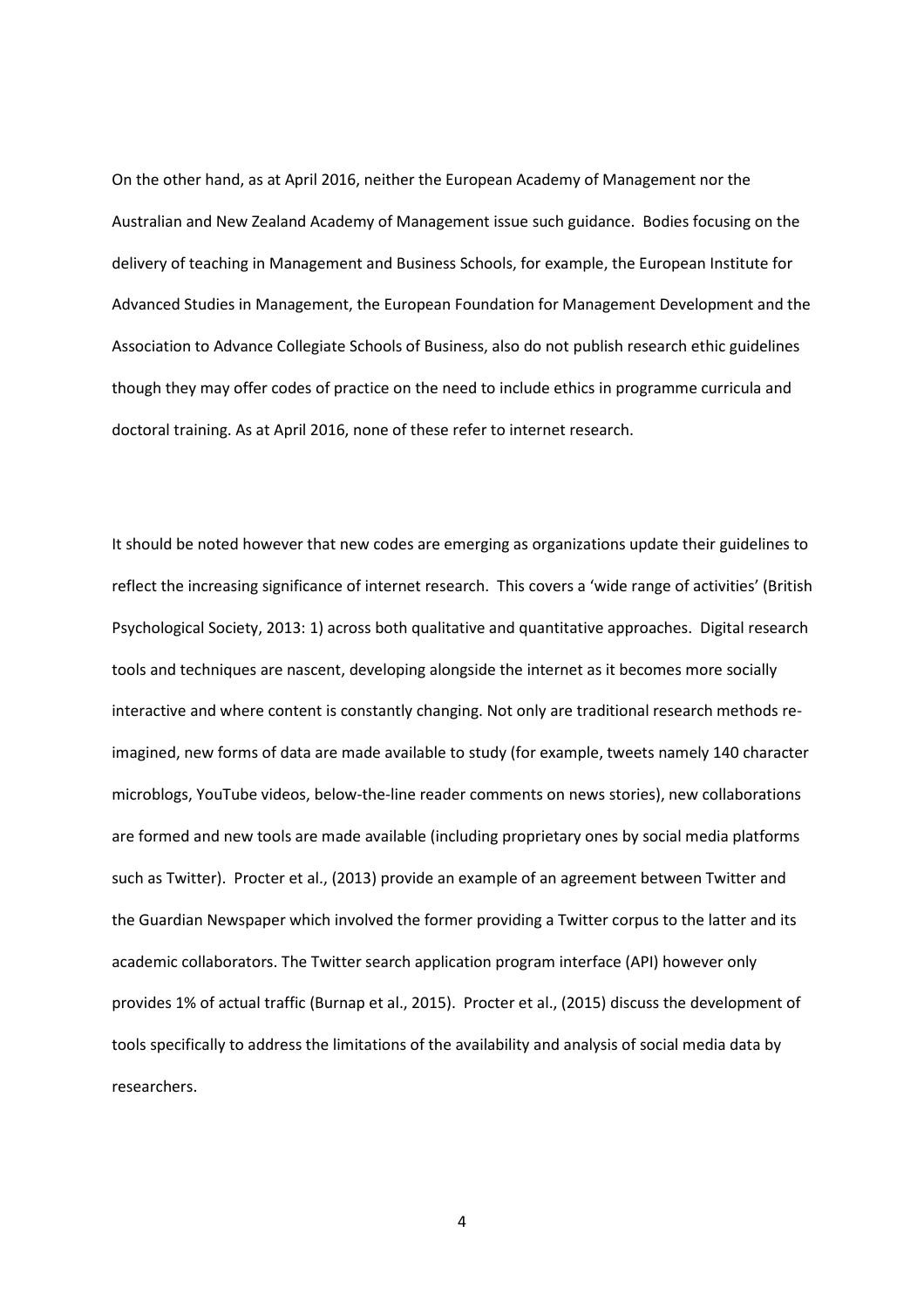This changing landscape has implications for ethics in business and management. One aspect relates to the scope of institutional ethics committees. Traditionally, committees have often sought to determine whether data to be collected are considered primary or secondary; the former are generally seen as requiring greater ethical scrutiny. But we need to consider if this classification is still meaningful when digital technology allows for a 'redistribution of methods between researchers, devices, information and users, in online environments' (Marres, 2012: 161) and researchers explore new ways of accessing textual and visual data. See Pritchard and Whiting, in this volume, for a brief discussion of the ethical and practical considerations of using stock photos, one genre of visual data in internet research.

Primary data is usually defined as that obtained directly and actively by the researcher from participants. The interaction between participant and researcher is critical rather than its mode. In internet research this could be via an online interview. In primary data analysis, the same researcher analyses this data. With secondary data, there is no direct interaction between researcher and research subject. Existing information is created or becomes available to the researcher. In internet research, data could be press reports of employee use of blogs and social media (Richards, 2012). In secondary data analysis, the researcher who analyses the data is not the one who created it. However, while such data is not generated by direct research interaction with participants, the researcher still needs to be active in collecting (or, we might say, constructing) it. Richards (2012) describes this process, specifically monitoring and recording press reports via his own blog. So in the context of internet research, typologies of primary and secondary data begin to blur. We suggest that it is more useful to look beyond the primary/secondary dualism (Bishop, 2007) and to consider the more explicit question of whether or not the research involves human participants (discussed in detail below).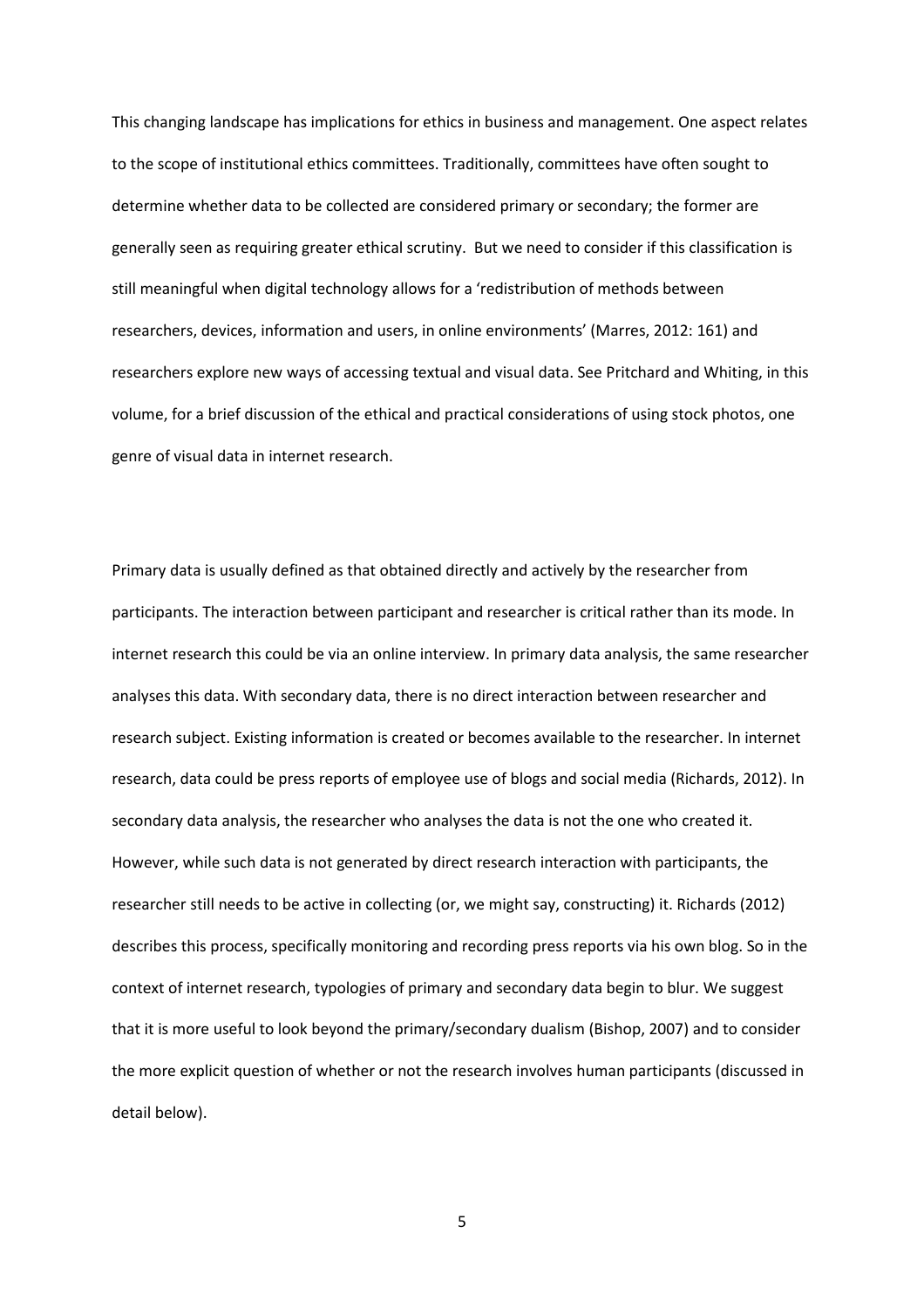The scope of regulated internet activities also extends beyond research. Ethical considerations were first mentioned in academic publications in the nineties (Sharf, 1999) and more formal guidelines for researchers appeared soon after, for example, from the Association of Internet Researchers (Ess, 2002). Potentially problematic research behaviours were identified such as 'lurking' (reading online posts without contributing) and 'harvesting' (collecting and using the words of others, even in an ostensibly public domain and with consent, but without contributing to the purpose of the chat room or forum). Lurking was, however, seen as a methodological advantage by others (Mann and Stewart, 2000). At the same time, the responsibilities of other organizations such as news media and internet service providers also came under scrutiny (Broadcasting Standards Commission, 1999). Legislation now covers issues such as data protection, freedom of information, the 'right to be forgotten', freedom of speech, and whistle-blowing. Indeed, for what was originally conceived as an open and unregulated space, the internet has become the focus of a great deal of policy, law and governance (Palfrey, 2010). So whilst our focus is on ethical rather than other types of regulatory codes, these can never be entirely separate and as researchers we need to take all these into account. This may pose particular challenges for multi-national research teams in business and management. For example, in the area of data protection the European Union recognizes an Internet Protocol Address (the numerical label assigned to a computer or other device which is connected to a network that uses the internet for communication) as personally identifiable data but the US does not (Buchanan and Hvizdak, 2009). As we discuss below, this is significant in decisions by researchers about what 'personal' information about their participants to redact in research publications or data sharing.

#### Overarching Tensions

Four overarching tensions provide a backdrop to a consideration of digital ethics. These concern the state of flux and uncertainty surrounding ethical codes in this field, the type and status of such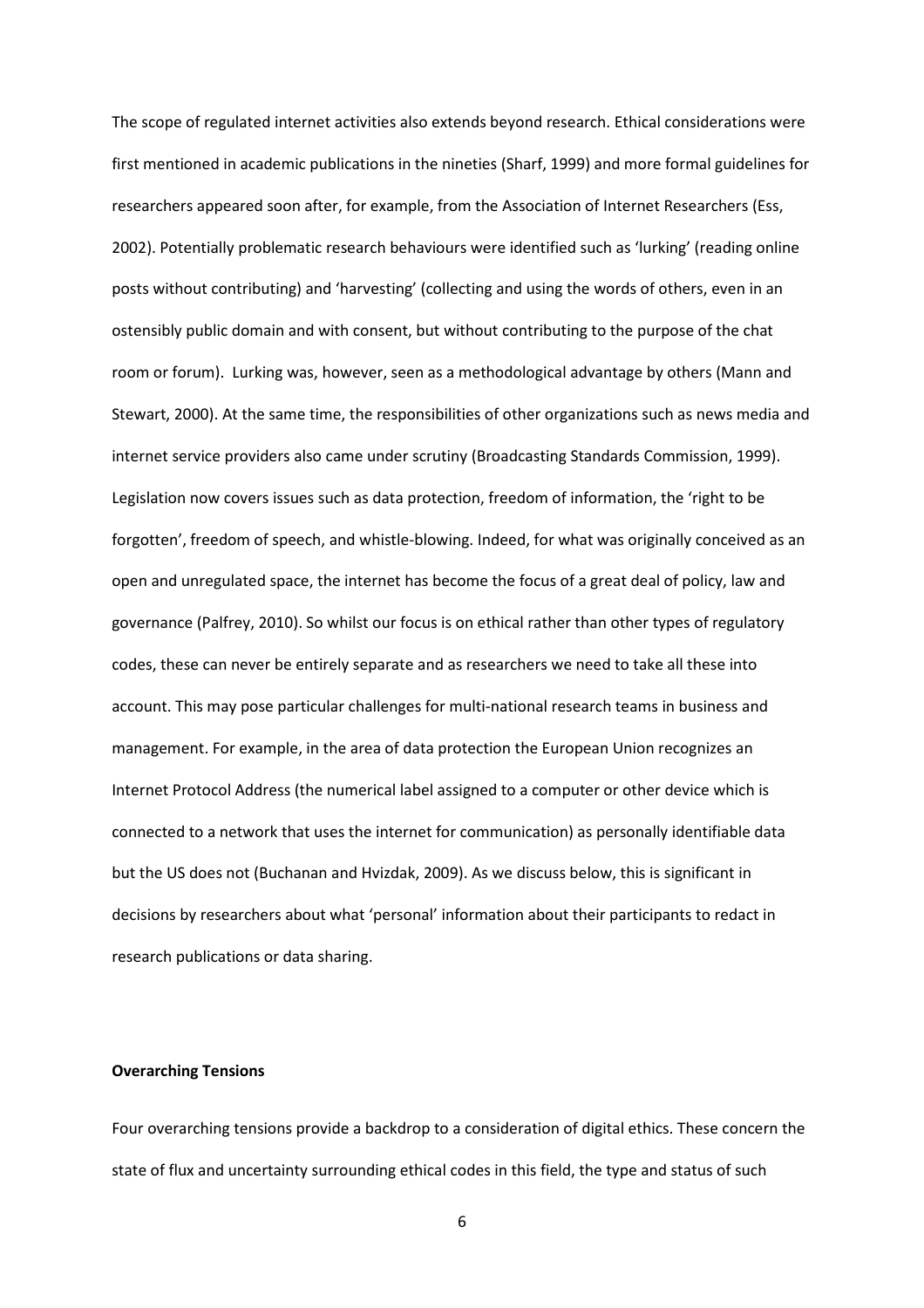guidance, the particular challenges presented by qualitative research and the lack of transparency that flows from an absence of explicit examination of ethical issues in much published internet research. With an increase in such research, we found the emergence of specialist fields focusing on a particular feature such as Twitter use (Zimmer and Proferes, 2014) but also an emergent field specifically examining digital ethics. The topic has been the subject of several books (Ess, 2009; McKee and Porter, 2009; Whiteman, 2012), book chapters (Anderson and Jirotka, 2015; Buchanan, 2010; Buchanan and Zimmer, 2015; Eynon et al., 2008) and a special issue in the journal Qualitative Research in Psychology (Morison et al., 2015). We now explore the overarching tensions noted above and consider how they provide a backdrop to an examination of digital ethics.

### Flux and uncertainty

Rapidly changing technology leaves researchers and institutional ethics committees wrestling with specific situations not directly anticipated by such codes. Guidelines relating specifically to digital ethics are themselves also subject to flux in response to new technologies or new regulations. For example, the UK's Economic and Social Research Council (ESRC) has published two sets of ethics guidelines within 5 years (in 2010 and 2015) and the Association of Internet Researchers (AoIR) has published two within 10 years (2002 and 2012). What is regarded as ethical also evolves over time (Schultze and Mason, 2012). Consequently the field of digital ethics feels unfixed in comparison to non-digital ethics, for example, where ethical practice for 'standard' interviews is quite well known. Most research bodies address digital ethics to some degree but how they do so is less clear and more varied. Quite contrasting stances may be adopted by different institutional ethics committees to similar issues and may differ from published guidance from particular governing bodies. We note from our own experience that it can be difficult to get institutional ethics committees to engage with the issue of whether human participation is involved in internet research. What is clear however is that new technologies such as wearable cameras (Mok et al., 2015), 3D printing, digital video and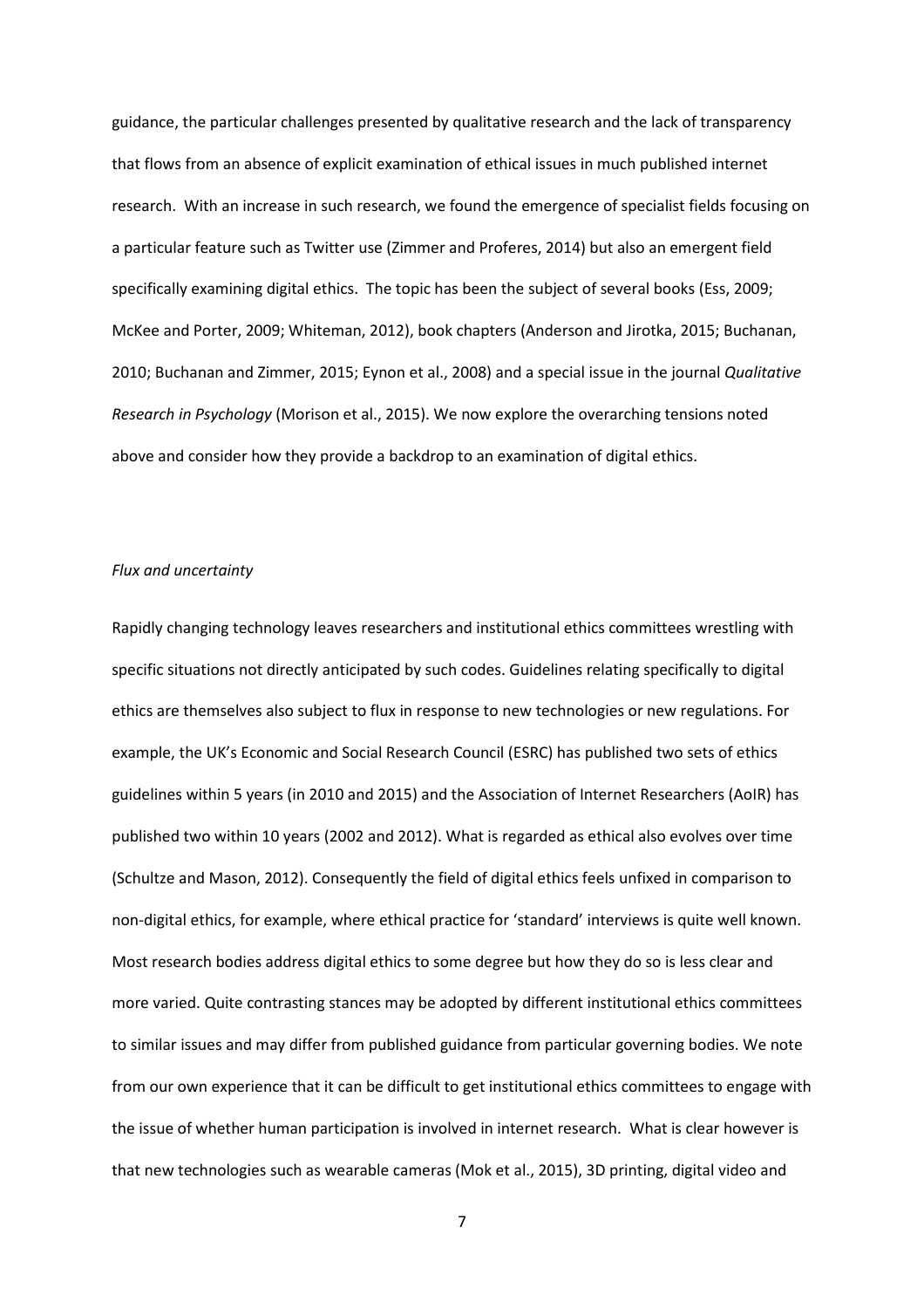photography, use of avatars, and new forms and sources of online data such as leaked material from organizations (Michael, 2015) will continue to present new challenges. This brings us to what we can expect with regard to the type and status of ethical guidance available.

### Type and status of guidance

The state of technological flux raises issues about the type of ethical guidance that is required or desirable. Where specific guidance is issued that directly addresses digital ethics, this can give rise to tensions as to its status vis à vis previous more general ethics guidance. Some institutions now specify which takes precedence. For example, the British Psychological Society (BPS) specifies that its Ethics Guidelines for Internet-Mediated Research (British Psychological Society, 2013) is supplemental and subordinate to the Society's Code of Human Research Ethics (British Psychological Society, 2014) and to its overarching Code of Ethics and Conduct (British Psychological Society, 2009). Further, generic ethical guidelines tend to assume that researchers can anticipate forms of data and modes of participant engagement, describing in advance how to ensure participants' rights are secured. This is increasingly difficult to achieve in an era of open access and data sharing (possible future use of data by other researchers) and given we cannot predict how participants themselves might in future engage with the internet (Saunders et al., 2015). Likewise, institutions cannot be expected to anticipate all future settings for the ethical guidance they issue. In similar vein, the ESRC identifies internet research as an area where ethics committees might need to consult independent experts for their guidance on research proposals (2015a).

Significantly, recent guidelines from the AoIR (Markham and Buchanan, 2012), the BPS (British Psychological Society, 2013) and the ESRC (2015a) all recommend a contextualized, continual approach to ethical appraisal for internet research. This involves a highly reflexive approach from the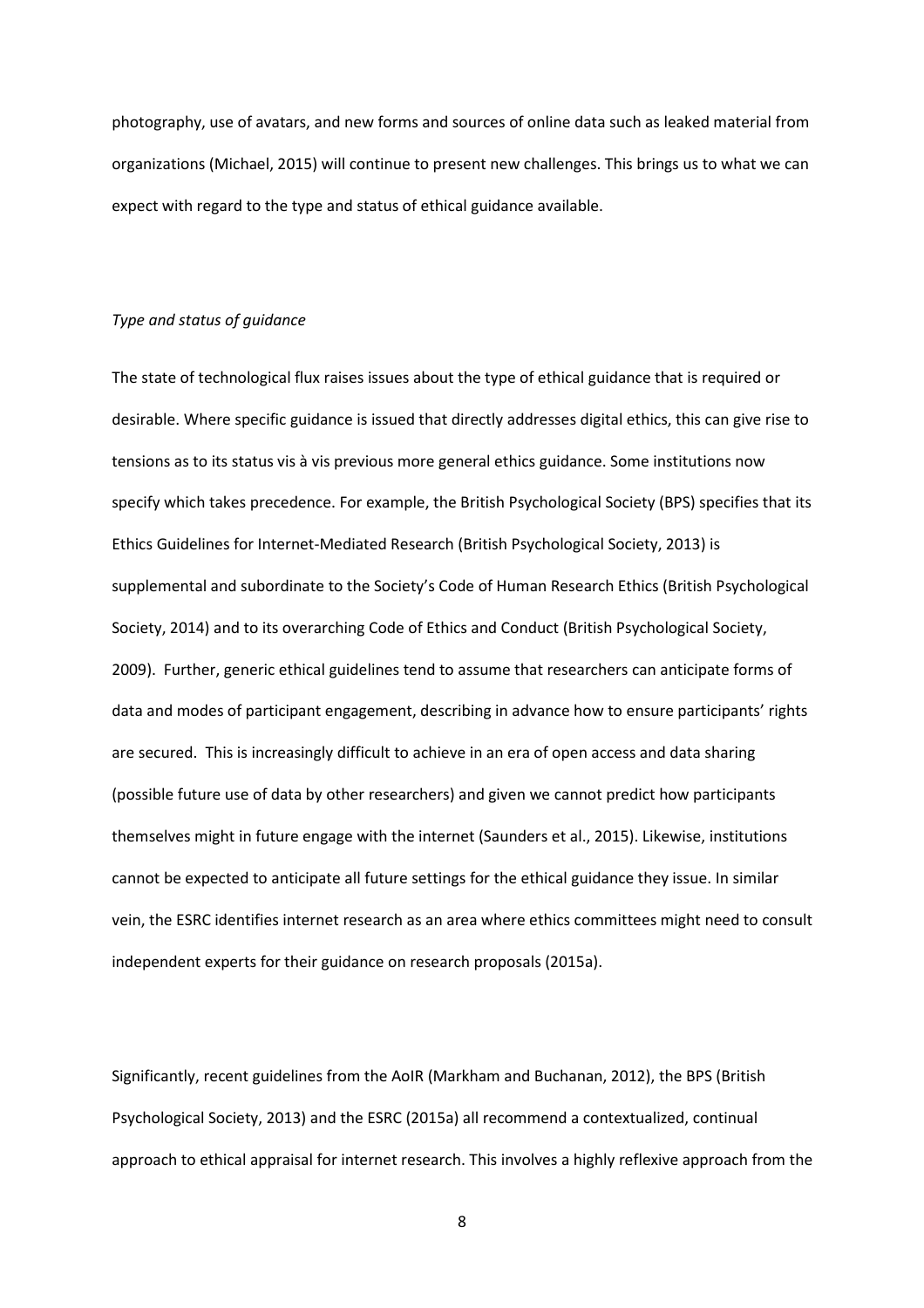researcher who is required to consider ethics not just at the outset of the project but throughout the research lifecycle. It also involves being sensitive to the specific internet context. We consider this continual, contextualized approach in more detail below. Likewise authors in this area reject the idea of a straightforward formula for conducting ethical internet research but rather emphasize the researcher's responsibility to consider guidance within the context of their own research and ethical practice (Whiteman, 2012). The extent to which such consideration is readily available as a resource for other researchers is the issue we explore next.

#### Lack of transparency

Although we identified a literature in this area, there is a general absence of consideration of ethics issues in published work across a range of academic disciplines. For example, in the field of information systems (IS) Schutze & Mason note 'currently insufficient discussion […] about the ethics of Internet research' (2012: 302), criticising how much published internet research does not explicitly engage with ethical issues. In their useful summary of academic research using Twitter data, Zimmer & Proferes (2014) report that only 16 of the 380 studies they analysed mention ethical issues relating to research design and data collection (and when they did, they adopted a variety of conflicting positions). These authors attribute this to early dominance of social media research by computer science and related disciplines which have historically been outside the scope of ethical review boards because their methods were not traditionally seen as involving human participants (Carpenter and Dittrich, 2011). This is not to say that subsequent researchers have failed to address ethical issues but rather that this is not reported in their publications. This absence and resulting lack of transparency of course simply exacerbates the other tensions we have outlined, and may present particular issues in qualitative research as we consider next.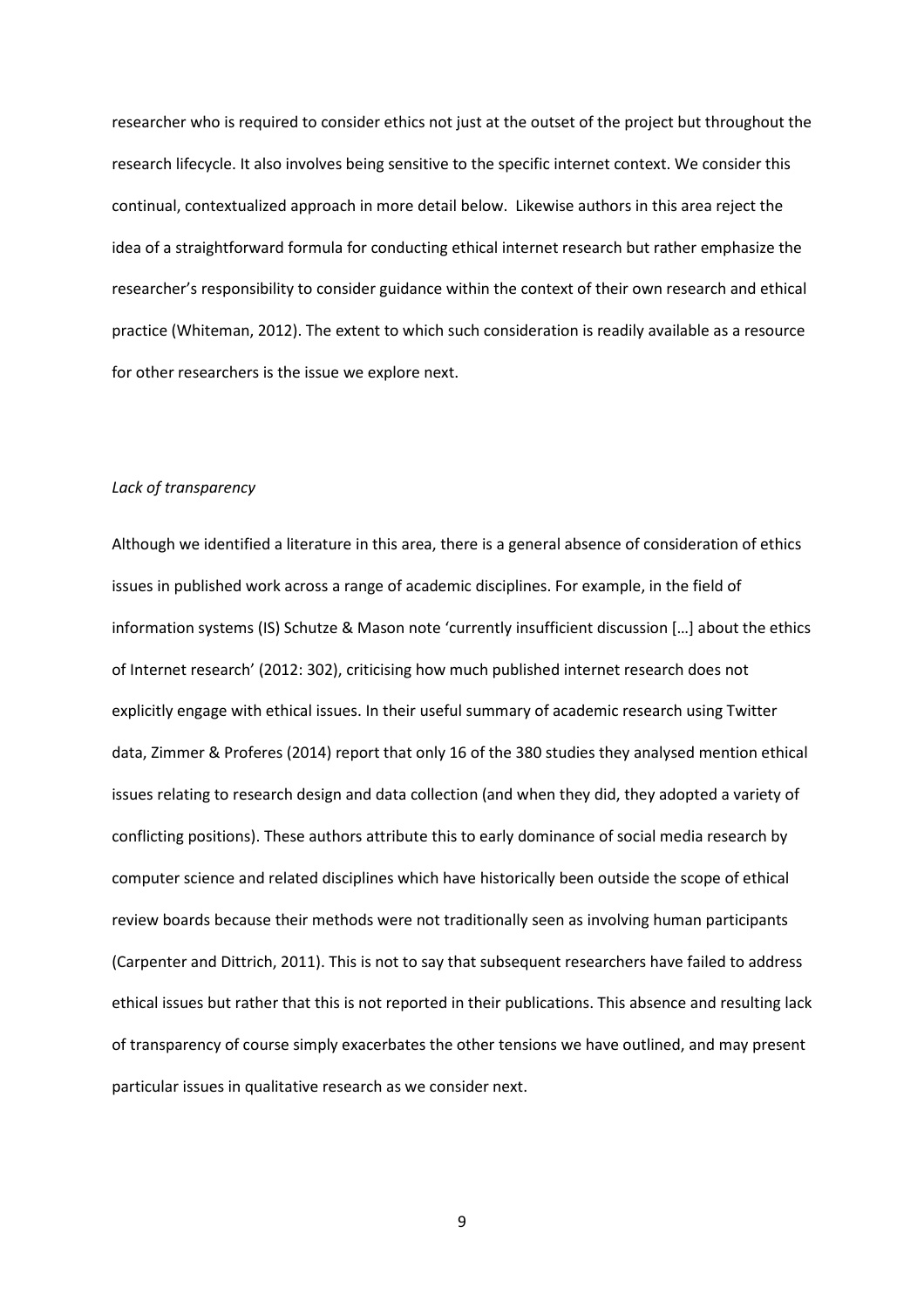#### 'Problematic' qualitative research

We noted an early view that qualitative internet research poses particular challenges, from concerns over quality issues to wider ethical considerations. For example, its 'highly personal' probing (DeLorme et al., 2001: 271) is seen as requiring greater reliance on researcher integrity than quantitative research such as surveys. This is not the first context in which qualitative research is seen as more inherently risky and problematic than quantitative studies (Cassell and Symon, 2011). Qualitative methods, such as those involving close textual analysis, are seen to raise particular ethical challenges as we discuss in our section on 'anonymity or attribution' below. For example, a potential solution to inadvertent disclosure of the source of data by direct quoting is through 'cloaking'. This involves changing quotations by paraphrasing the material to prevent readers from identifying the original site by placing text in a search engine. But this is inappropriate where the chosen methodology is conversation or discourse analysis because of the need to use text in its original form (British Psychological Society, 2007), as we discuss further below. The situation is further complicated by research practice and protocols developed within primarily quantitative studies (for example, COSMOS, 2015) that may affect what is accepted as ethical practice in internet research but which may be impractical or inappropriate for some qualitative research.

These four overarching tensions set the background for our consideration of the key debates in the area of digital ethics.

## Key debates in digital ethics

We now turn to examine in more detail key debates taking place within digital ethics today. Throughout this chapter, we touch on the ethical guidelines of three institutions (AoIR, BPS and ESRC) selected from a range of bodies that business and management researchers might need to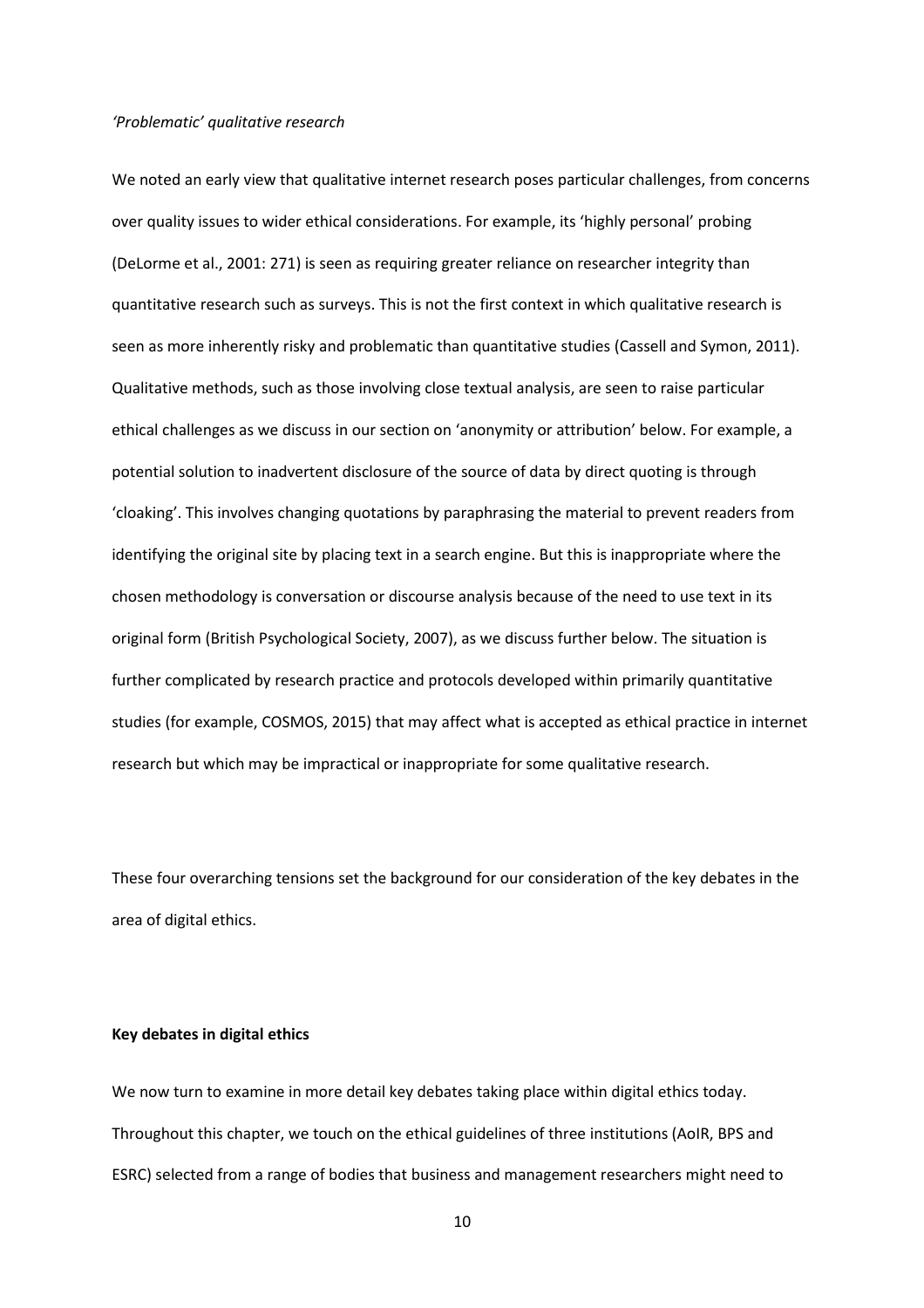negotiate in the course of their research. When starting our own internet research in 2011, we reviewed guidelines from a range of bodies and decided that the AoIR guidance was the most advanced in terms of digital ethics. This made it relevant to our project which we carried out in the UK and started in a department of organizational psychology. Whilst we do not suggest that the selected three are necessarily representative of similar bodies in other countries, they usefully illustrate a contrasting range of approaches to the issue of digital ethics, including how internet research is defined. As discussed above, all researchers will have to negotiate similar combinations of ethical guidance that might apply to the particular circumstances of themselves and their research. In addition to formal ethics guidelines, specific research projects may publish statements of their ethical practice. We have therefore additionally considered one such statement relating to social media research (COSMOS, 2015). This statement is partly driven by the need to abide by the terms of use of their data providers, terms geared more towards developers than researchers (specifically, Twitter's Developer Policy and Developer Agreement), as required by the ESRC (2015a). Project ethics statements are a practical way for researchers to provide details of their own ethical engagement which may be adopted by others as good practice or critiqued through publication and citation. We consider aspects of these various guidelines and statements as we now turn to address the key debates in more detail.

#### What is public or private on the internet?

This question goes to the heart of a range of ethical issues facing internet researchers today and largely determines whether material can be used as data in research, particularly without explicit consent. The starting point is that although the internet is widely regarded as a public space, there are parts which users may conceive as private. The challenge for internet researchers is that much engagement with the internet takes place simultaneously in places regarded as private, such as the home, and in public, such as an open discussion forum (British Psychological Society, 2013). As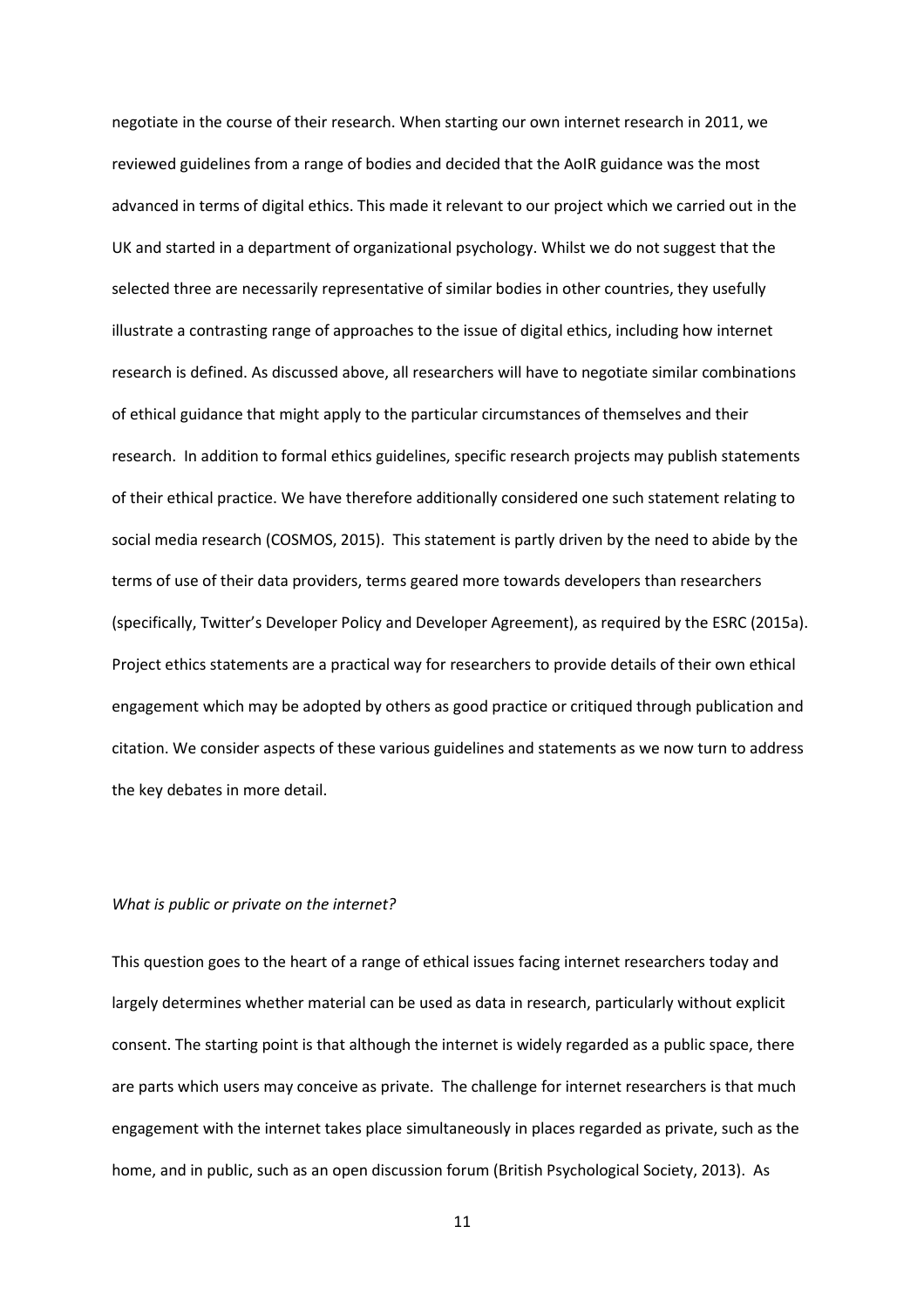Barnes explains, 'sitting at home alone typing into a computer may feel like a private exchange. However, once private information is posted on the internet, it becomes available for others to read. We have no control over who can read our seemingly private words' (Barnes, 2006). She suggests this confusion may be partly a function of the design and sign-up processes of particular websites that may imply a degree of privacy to otherwise fully public sites. Usage of such sites is often bound by notoriously complex terms and conditions regarding the status of material posted (Hull, 2015). Determining what is public or private therefore forms a critical part of the context for considering digital ethics. It is recognised that these are contested terms and that the distinction between private and public is more of a spectrum than a binary divide. For example, Sveningsson Elm (2009) argues that online spaces should be considered along a continuum of public to private, reflecting the grey area between the two.

Much focus is therefore on determining how to classify the internet context along this spectrum for the purpose of assessing ethical choices for the researcher. Some argue that posting almost any material on the internet can be considered public behaviour and therefore subject to the same ethical guidelines as other behaviours in a public space (Gosling and Mason, 2015). This accords with an established tradition that observing behaviour in public spaces (pre-internet, these would have been physical locations) does not require advance notice that research is being carried out or consent from those present (Roberts, 2015). Others reject this, invoking consideration of social norms and practices in determining whether such observation and use are acceptable; they argue that internet users may have reasonable expectations of privacy and of their behaviour not being made the subject of research (Gosling and Mason, 2015). An alternative view regards online postings as not involving human participants (Rodriquez, 2013), an angle we explore in the next section of this chapter.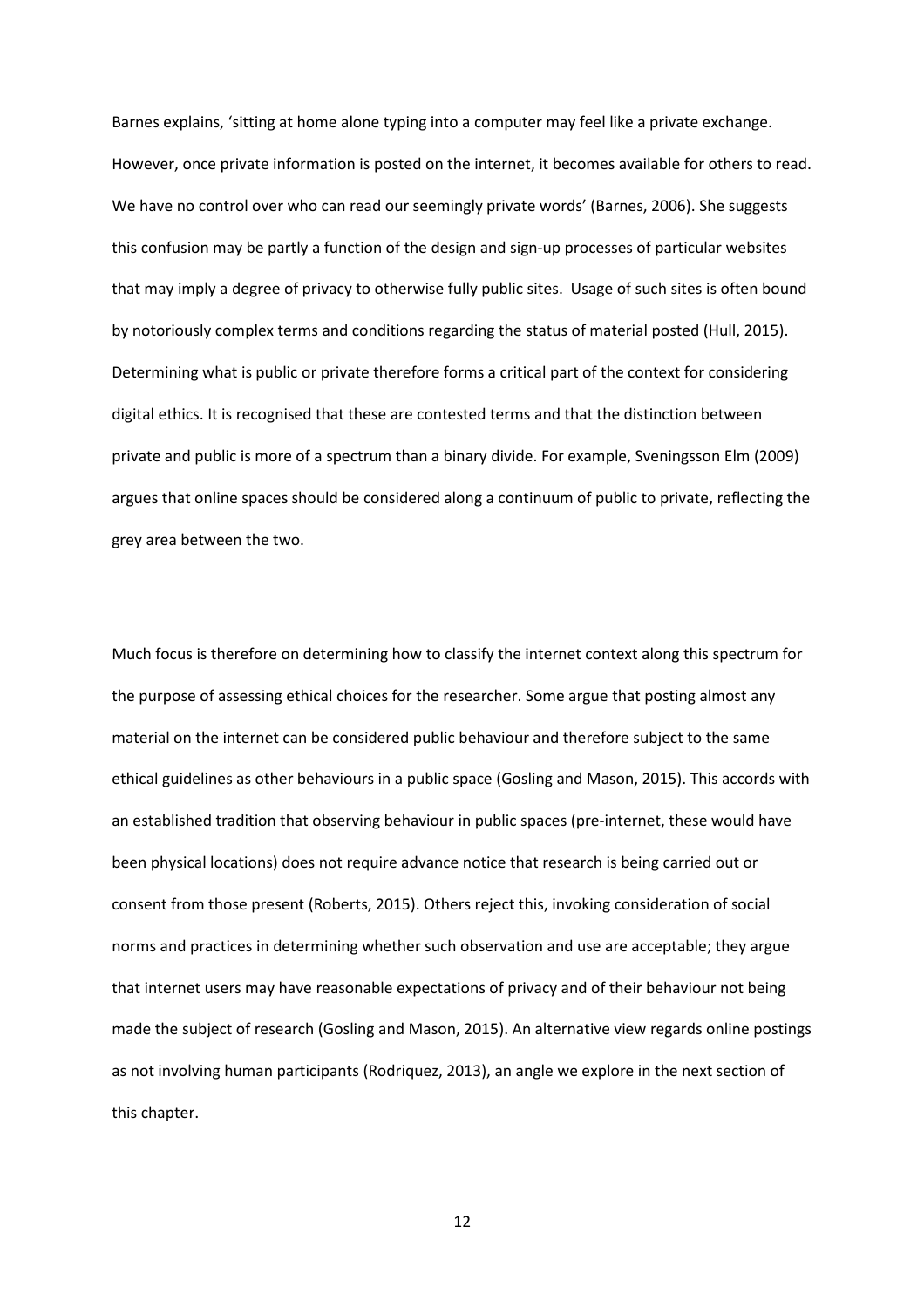So how might a researcher determine whether a particular internet location is a private or public space and if the material there can be used as data in research? In contrast to other aspects of ethical considerations, this is one area where researchers have begun to detail their decision-making about the private/public status of their research data (Roberts, 2015). Although a comprehensive review of the literature on this topic is beyond the scope of this chapter, we have identified a number of different approaches which we briefly examine.

One view is where researcher understanding of what is public is driven by what technology makes it possible to access (Schultze and Mason, 2012). This might involve assessing whether the site in question requires registration (Schotanus-Dijkstra et al., 2014). But on its own this would represent quite a narrow approach, one which focuses more on the space and less on behaviour. It risks ignoring norms and practices which apply to the internet as much as other social spaces. The majority of studies now additionally include more nuanced tests that seek to contextualize the internet setting such as the relative vulnerability of the population being studied (Holtz et al., 2012), the degree to which the material has already been publicly viewed (Marcus et al., 2012), the sensitivity of the topic (Trevisan and Reilly, 2014) and the intended audience (Fleischmann and Miller, 2013).

Another aspect of this contextualization is exploring whether users of a particular internet location perceive it to be a public or private space and crucially whether they might expect a researcher to access user-generated material and use it for research. Here, research on the privacy and usage expectations of different groups of internet users is helpful. Without it, 'we risk constructing an understanding of Internet research ethics that is not supported by reality' (Dawson, 2014: 430). A survey specifically looking at user views reported a mix of opinions with some considering that no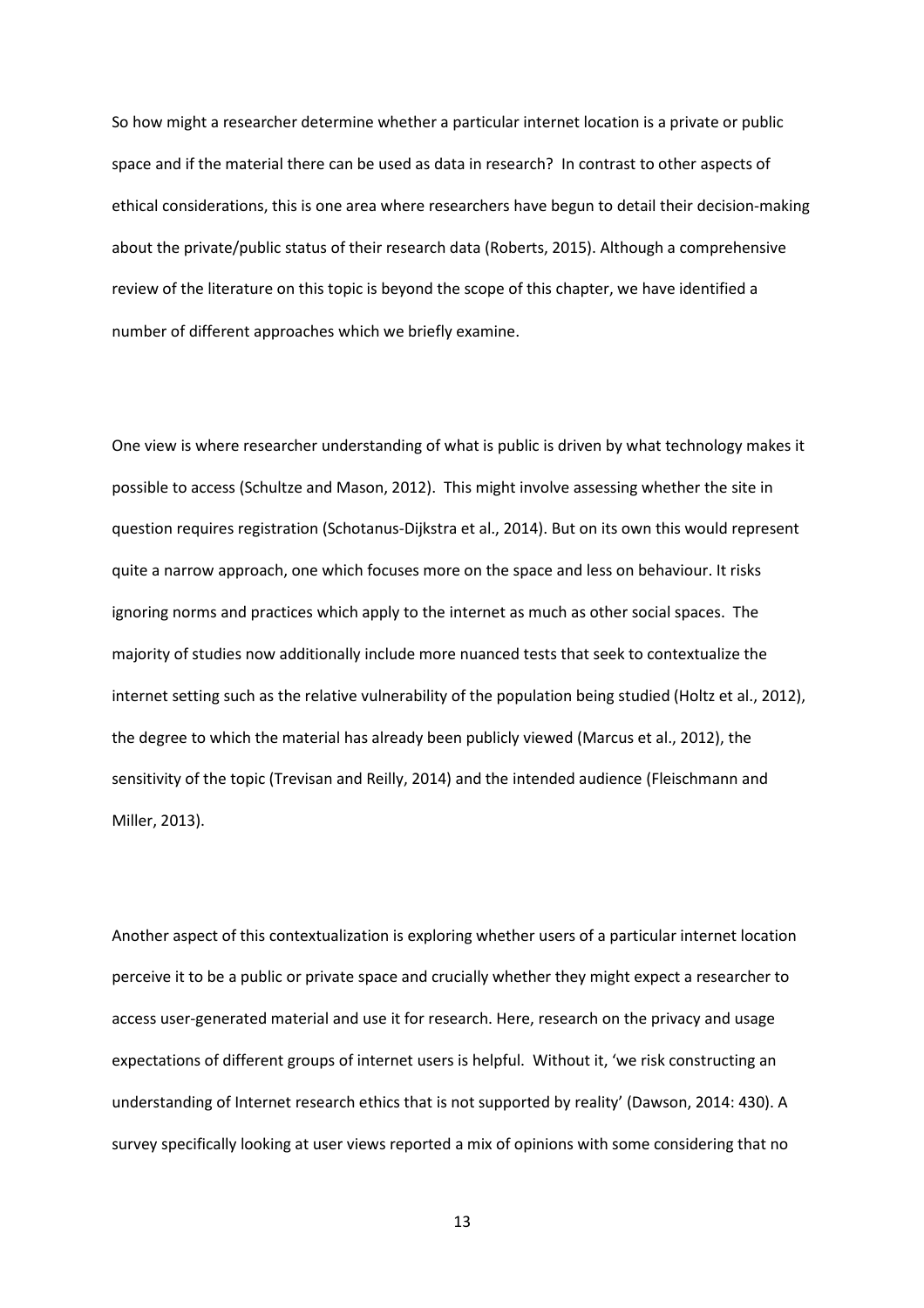online space is truly private (Beninger et al., 2014). Research on user privacy understanding and expectation (Paechter, 2013; Roberts, 2015; Schultze and Mason, 2012) suggests some users may adapt behaviours to fit with their perceptions of what is private or public in different internet settings. Schultze and Mason (2012) however conclude that users of internet chatrooms and online forum regard their communications as private (even on a website that its creators intended as being in the public domain). Most users in these cases considered that research without informed consent was unacceptable (see, for example, Chen et al., 2004; Hudson and Bruckman, 2004). The challenge for qualitative researchers in business and management is that most empirical examples are drawn from health sciences where ethical concerns, for example, in relation to perceived vulnerability to harm through research, may be higher. This is consistent with ethical guidance which imposes a greater obligation on the researcher to protect as the vulnerability of participants increases (Markham and Buchanan, 2012).

Schultze and Mason (2012) helpfully list characteristics for use in assessing expectations of internet privacy: these are group size, communicative purpose, social status of the community, intended audience for contribution, community membership policy, norms and expectations, and content storage and accessibility. These bring together many issues debated here and may provide a workable framework to guide researchers in this area. Recognising the constructed nature of a concept like privacy is also useful. Hull's (2015) examination of privacy self-management online positions privacy as an individual commodity that internet users are willing to trade for other market goods. This usefully reminds us that privacy in online settings may be given up ('traded', in Hull's terms) for the convenience of accessing a website that allows sharing information with family and friends but not necessarily for the convenience of researchers seeking online data.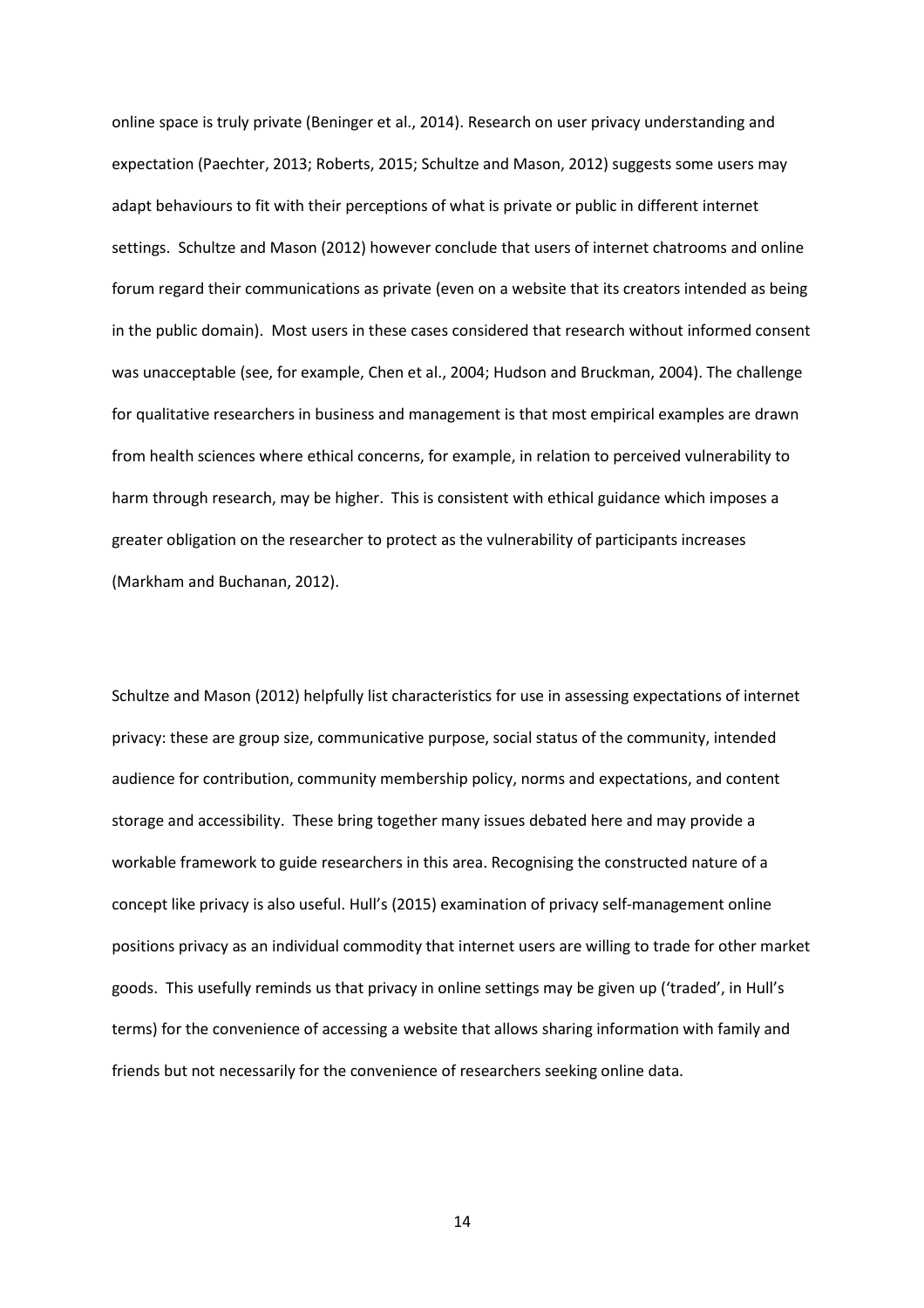The private vs. public dilemma is also specifically addressed in some ethical guidelines. The ESRC suggests that full ethics review is potentially required for internet research 'when the understanding of privacy in these settings is contentious where sensitive issues are discussed' (2015a: 10). This highlights the difficulty for institutions surrounding the public/private distinction. Some provide a guiding framework (such as the BPS's advice to consider the 'potentially damaging effects for participants' of using the material) rather than attempt precise categorizations (British Psychological Society, 2013; Markham and Buchanan, 2012). This is not straightforward either as Markham and Buchanan neatly summarize: 'the uniqueness and almost endless range of specific situations defy attempts to universalize experience or define in advance what might constitute harmful research practice' (Markham and Buchanan, 2012: 7). Reviewing internet-mediated research, the BPS (2013) suggests researchers consider variable interpretations of public and private, advising significant time be invested in detailed consideration of the particular empirical circumstances. Thus it is incumbent on researchers to consider to what extent someone sharing information via the internet may expect to be subject to academic investigation and publication. This involves considering when, how and where the material was posted and its subsequent use and reuse across the web. So for example an individual who actively encourages distribution of their material might be regarded differently from someone attempting to restrict access even if both are publically visible. Further consideration would need to be given in cases where an individual has subsequently retracted information.

#### Are we dealing with human participants?

A research decision to identify and label participants, respondents or research subjects is significant not least since it implies particular ethical commitments and power relationships (Amis and Silk, 2008). It also identifies those who are not participants, thus setting up a number of other categories including 'researcher'. Online data produced by individuals (for example, material on websites, postings to online communities) forms the basis for what has been described as 'passive' online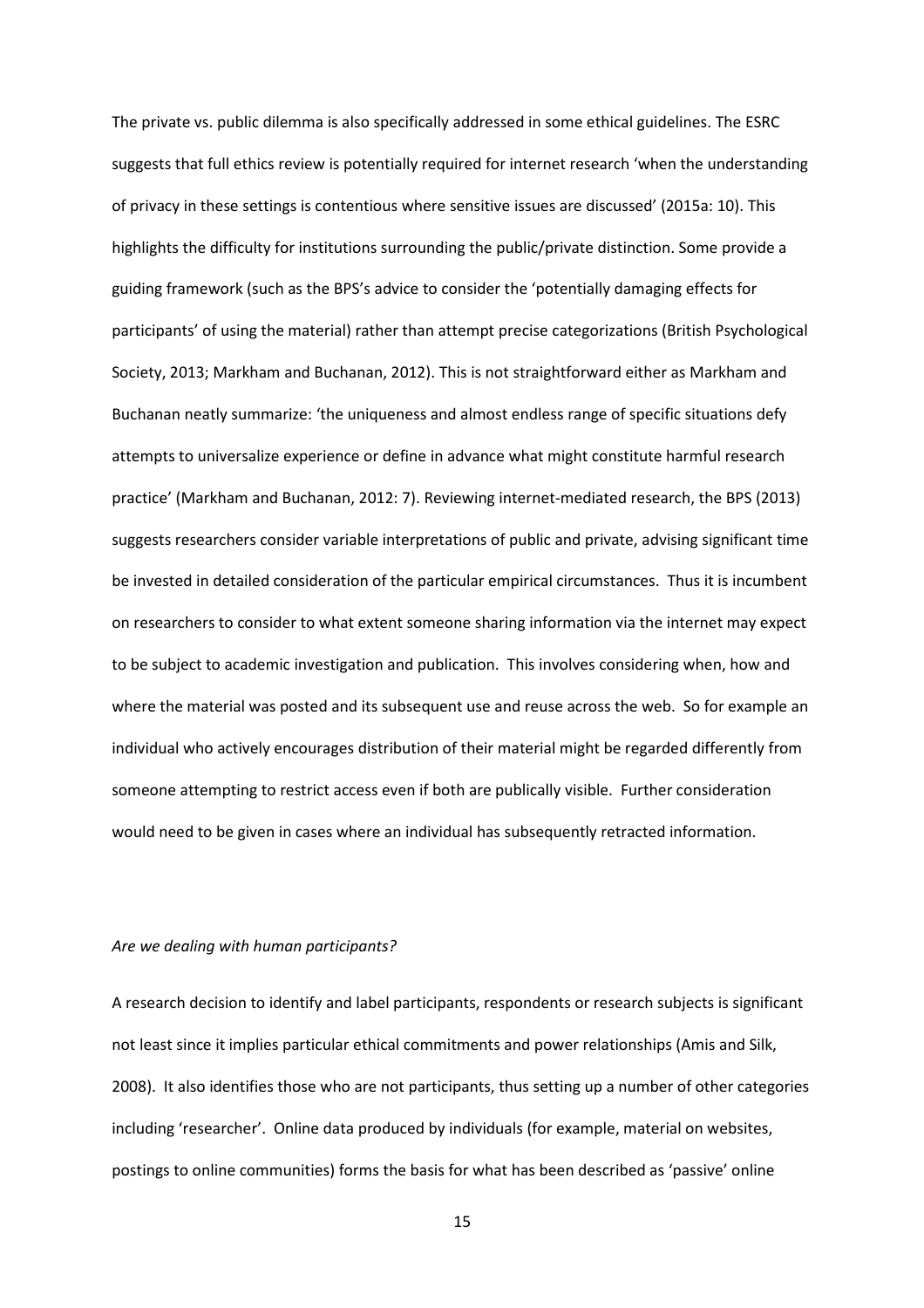qualitative research (Morison et al., 2015). The key debate is whether the use of such data should be conceptualized as human subject research (requiring ethical consideration) or, as we debate in our Introduction, merely as secondary analysis (Bradley and Carter, 2012).

More generally, the internet, particularly the interactive web, is seen to have increased the entanglement between users and the technologies they employ (van Doorn, 2011). People's identities become hybrid 'simultaneously performed in physical and digital spaces […] as Web 2.0 applications inherently entangle them with the digital material that results from their online activities' (Schultze and Mason, 2012: 302). These authors problematize whether we can distinguish between the results of what people do in these digital spaces (send emails, upload photos, create profiles, comment on online media stories, write blogs) and their physical human identity. It is suggested that the two are inextricably intertwined (Boyd, 2006) and their virtual presence online are 'psychological extensions and projections of each user's identity' (Schultze and Mason, 2012: 302).

Schultze and Mason (2012) suggest an interesting parallel with archaeology. Initially this discipline engaged with the material remains of human cultures (including long-deceased human bodies and their related artefacts). Over time, however, it developed from a field that prioritized the development of a taxonomy of found objects to one that encompassed the 'rights, interests, sensitivities, cultures and attributes of the past inhabitants of research sites and, especially, with the rights and concerns of these ancient parties' contemporary surrogates' (2012: 309). These authors set out a framework to assess whether you are dealing with a human participant in an internet study. This involves rating from low to high on three dimensions (degree of entanglement, interaction/intervention and expectation of privacy). Their framework has been described as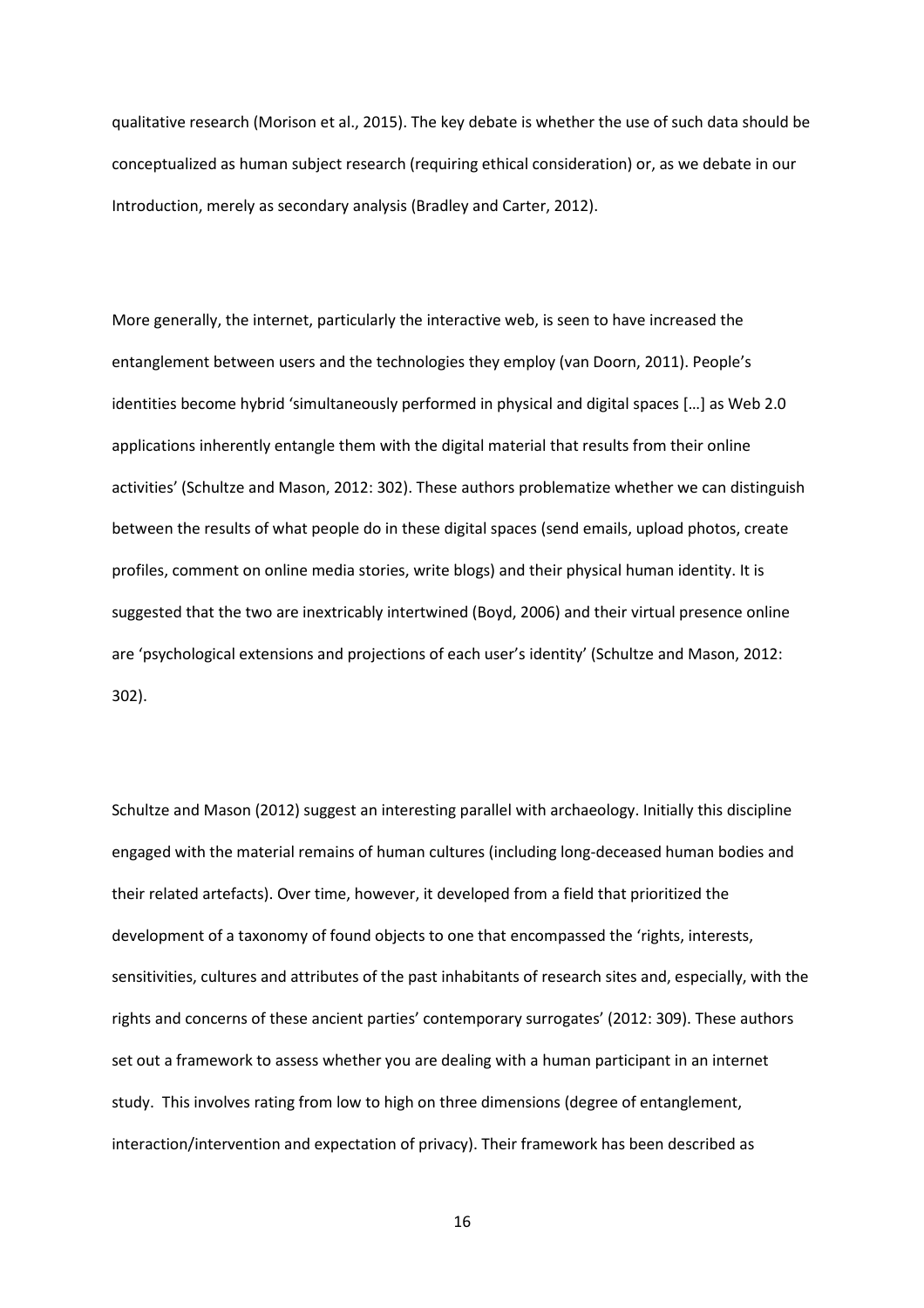'purposefully conservative' and likely to result in more research being classified as involving human participation than would be the case within disciplines such as IS (Zimmer, 2012: 313), which illustrates how 'human participation' is a rather contested term. In summary, this debate highlights the extent to which a 'human participants' approach is the most suitable model to apply to internet research when deciding issues of digital ethics, with some authors questioning the appropriateness of its application (Bassett and O'Riordan, 2002).

## Do we need to obtain informed consent and, if so, from whom?

One starting point is whether the research involves collecting data in active or passive ways, the former where researchers engage directly with participants in, or about, online spaces and the latter where there is no direct interaction with participants (Morison et al., 2015). Both approaches require consideration of ethical issues but that of obtaining informed consent is generally more likely with active methods. With passive research approaches, where there is no direct intervention or interaction between researcher and participant, the research may be judged as not involving 'human participation' and fall outside the requirement for formal application to an institutional review board or ethics committee. For example, Langer and Beckman (2005) contend that message board contributions are analogous to readers' letters to newspapers and do not require notice or consent to be used as data.

But determining whether we need to seek consent in internet research is closely related to considerations of what is private or public, as debated above, and by no means straightforward. For example, the COSMOS project adopts a 'Big Data' approach to the study of social media data across various social and policy contexts. Their ethics statement (COSMOS, 2015) states that in research outputs they do not directly quote individual Twitter users without their informed consent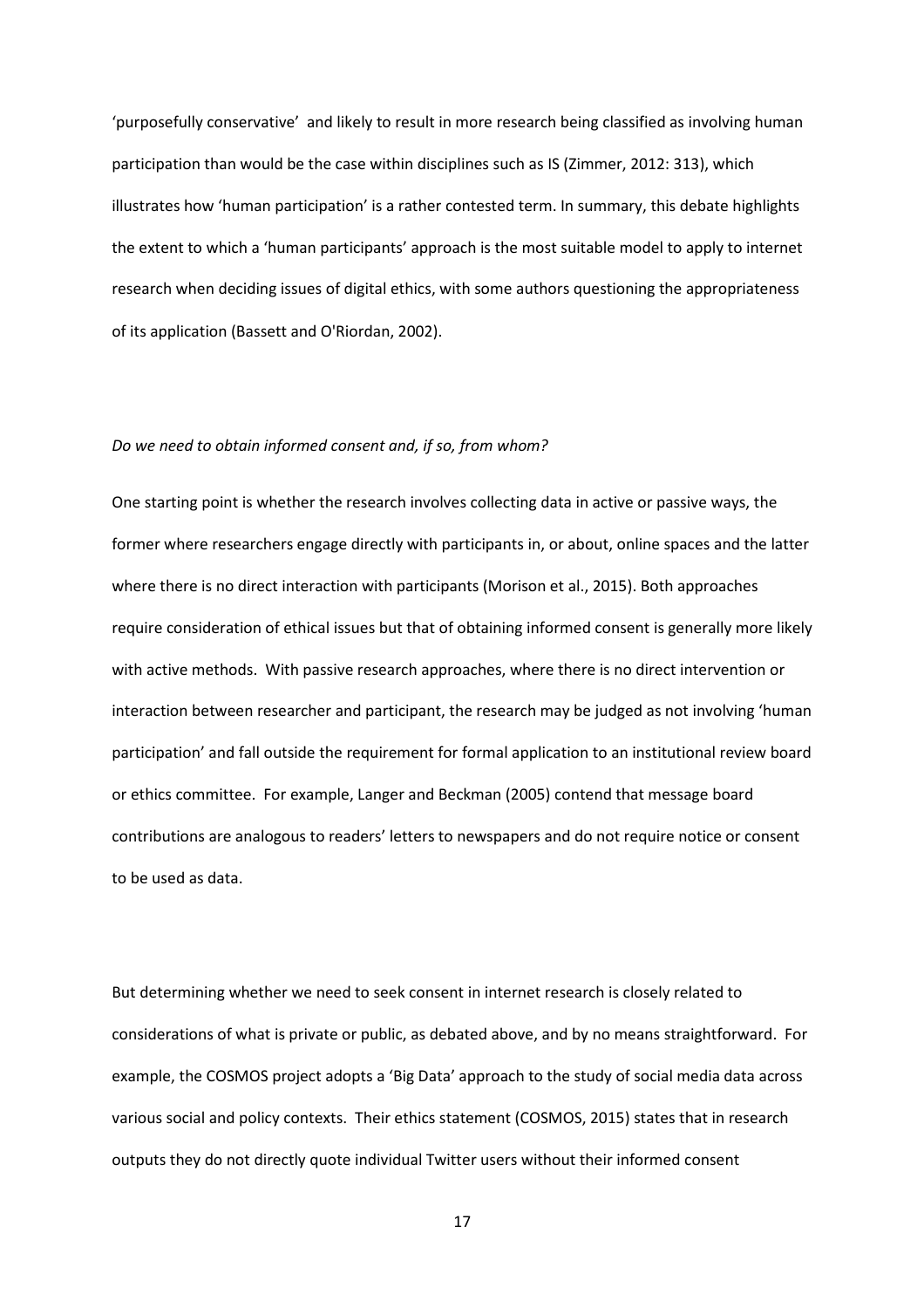(paragraph 10). They do however directly quote from Twitter accounts maintained by public organizations (such as government departments, law enforcement and local authorities) without seeking prior informed consent (paragraph 11). The statement relates to a particular research project and is not guidance as such, though if cited and adopted it could take on the status of accepted practice. There are a number of points to note. First, the statement rejects the notion that by having a public Twitter stream, an individual has given implied consent to its use in research. Second, the practice relates to what happens in research publications and not during data analysis. Third, the approach involves making a judgment call on the status of the Twitter account in question (is it maintained by an individual or by a public organization? what is a public organization?). Fourth, where consent is not possible, the project team are able to represent the content of tweets in alternative ways (such as topic clustering, word clouds or themes). In our view, this practice may make it difficult for those qualitative researchers unable to rely on alternative ways of presenting Twitter content where close textual analysis is required, as we discuss further below. Significantly perhaps, COSMOS have thus far published work applying social network analysis and sentiment analysis which rely on meta data and textual analysis approaches which do not require the identification of individual tweets in publications (for example, Burnap et al., 2015).

An additional challenge is from whom we seek consent. How might a researcher acquire informed consent from someone who wants to remain anonymous (Markham, 2005)? This should be possible through contacting the online persona of the individual though, as Paechter (2013) points out, the researcher should check the person they are dealing with is an adult and not a child. This may be less of a consideration in online sites relevant in the field of business and management. What if the internet site involves a number of different contributors? In the context of a divorce support forum, Paechter (2013) took the view that the site owner was able to give consent to research using the site's postings on behalf of the community but that consent to interviews should be given separately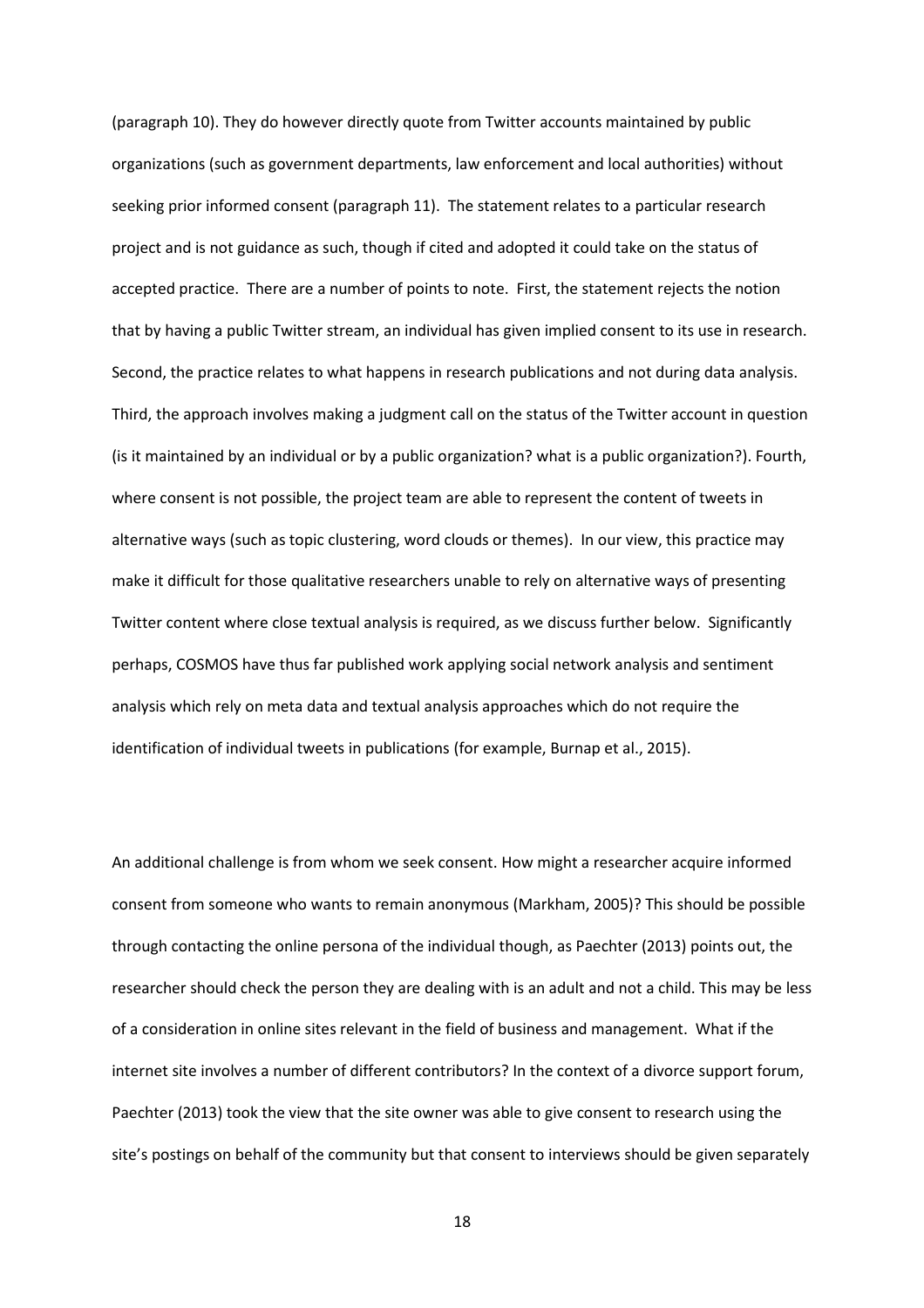and individually. This importantly reminds us that internet research is often combined with offline data and methods. This combined information can threaten to increase the risk to a participant's privacy and potential harm, making informed consent more desirable.

Lastly, thinking about consent as an ongoing process becomes particularly complex in terms of foreseeing possible future uses of internet material if transferred to data archives. In the context of Twitter, one particular challenge is when tweets (or whole Twitter accounts) are later deleted by their users: this poses difficult issues for researchers depending on when this occurs (during collection, analysis or after publication). COSMOS define these as 'high risk' data which are precluded from publication under the Twitter Developer Agreement. Data may also include retweets which have been retweeted from a private restricted Twitter account into the public domain which is also seen as problematic (Meeder et al., 2010). This has prompted debate as to whether it is appropriate to archive Twitter data for future research given accounts include personally identifiable information including geo-locational data about the user; likewise whether researchers should respect a user's desire to opt-out or have unwanted tweets removed from any archiving function (Zimmer and Proferes, 2014). As before, the focus of debate centres on the privacy expectations of the Twitter users such as the extent to which they were aware of the fully public nature of their tweeting activity.

#### Should we anonymize or attribute?

Deciding whether internet material should be anonymized or attributed in research is closely linked to views about the status of online material, the stage in the research process, whether passive online qualitative research involves human participants or is just secondary data analysis (Bradley and Carter, 2012). It also depends on whether those who post material are seen as research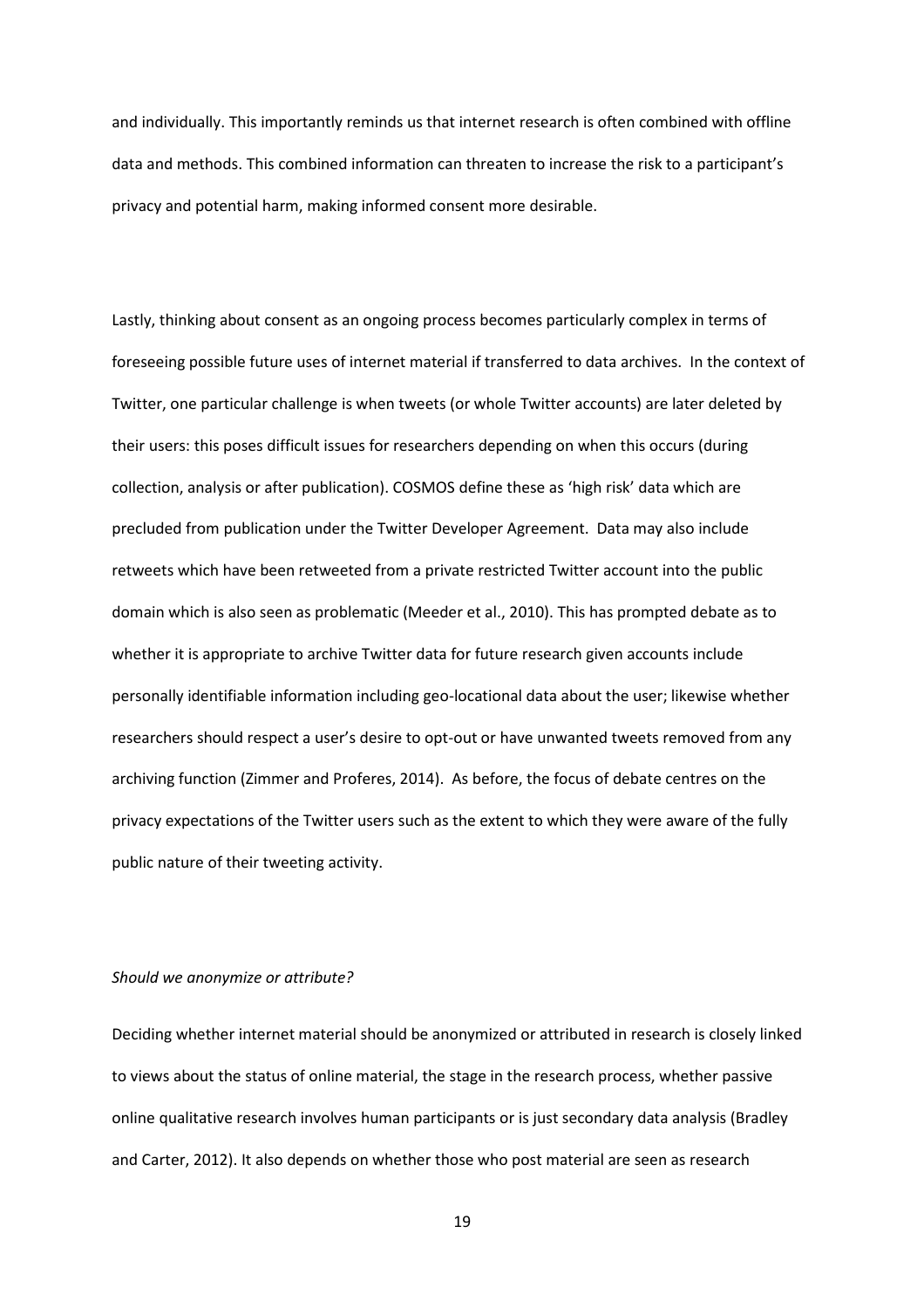participants or authors (Beaulieu and Estalella, 2012). As noted above, some regard online messages as equivalent to readers' letters to a newspaper (Langer and Beckman, 2005) or as literary works (Kozinets, 2010). This would mean it would be inappropriate to anonymize them or change any pseudonyms. Indeed, in this view it would be important to attribute the material to however the authors have self-identified themselves. A researcher might however need to consider who has ownership of the words and associated copyright. This might be the author, the online community, or the owner of the site on which it is posted (Roberts et al., 2008). So the answers to these questions would determine whether the issue was one of obtaining informed consent or complying with copyright (or both). But as we have already seen, this may be overly simplistic without a fuller consideration of other contextual matters. So once again there are grey areas which add complexity when we consider the handling of publicly accessible material.

We have discussed elsewhere in relation to our own research (Pritchard and Whiting, 2012) the process of ethical review which resulted in a focus on what we judged to be 'public' areas of the internet (for example, those not requiring membership or registration). Our research involves consideration of a range of web-based textual and visual data which represents a critical communicative context for understanding constructions of age and ageing at work (see Pritchard and Whiting, in this volume). Our study involved the systematic collection of Web 2.0 material about age at work using internet tools in a daily automated search process over 150 days during 2011/2. Data included online news with reader comments, reports, images such as stock photos, blog posts, and tweets. A week's data was sampled to assess the range of data types, issues and voices. From this, more detailed research questions were developed including how generations are enrolled in the construction of age-related employment issues (Pritchard and Whiting, 2014) and how understandings of gendered ageing are constructed and interpreted via stock photos (Pritchard and Whiting, 2015).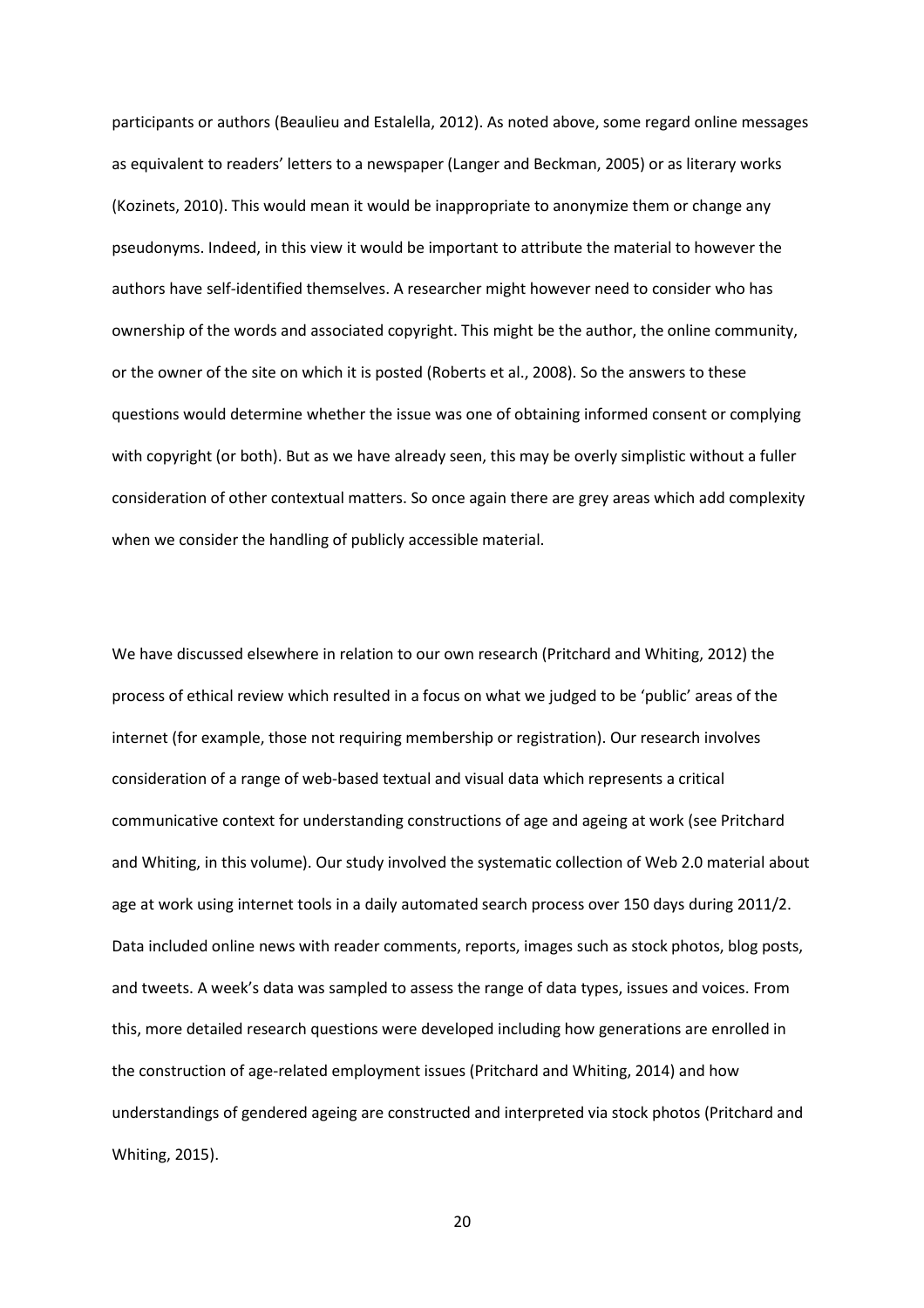We retained whatever names were adopted by the internet user (not attempting any anonymization) in the data collection, management and analysis stages of our research. This seemed critical to our understanding of our data and the role of different voices within it. However, in our publications we have maintained a broad categorization of sites, sources and individuals to ensure anonymity (Pritchard and Whiting, 2014, 2015). This follows recommendations that online identities should be treated with the same care (re anonymity and confidentiality) as 'real' names (British Psychological Society, 2013).

A further specific concern is the traceability of data via search engines, even if anonymized. This is problematic for qualitative researchers who rely heavily on quotes to illustrate their analysis. Both the AOIR (Markham and Buchanan, 2012) and the BPS (British Psychological Society, 2013) suggest 'cloaking' quotes; the practice of subtly altering the original, providing this fits within the research design principles. This has significant implications and may create more problems than it solves. Firstly, search engines often list alternatives for any search, so even an extensive rewording could result in the source being identified. Secondly, a rephrased quote might inadvertently direct the search to an incorrect source or a source which has also used this text. Third, cloaking will not be appropriate where the chosen methodology is conversation or discourse analysis because of the need to use text in its original form (British Psychological Society, 2007). For these reasons we do not deploy cloaking but this practice is currently receiving a good deal of attention and, along with many of the issues raised so far, will require further debate.

#### Going forward: Future Directions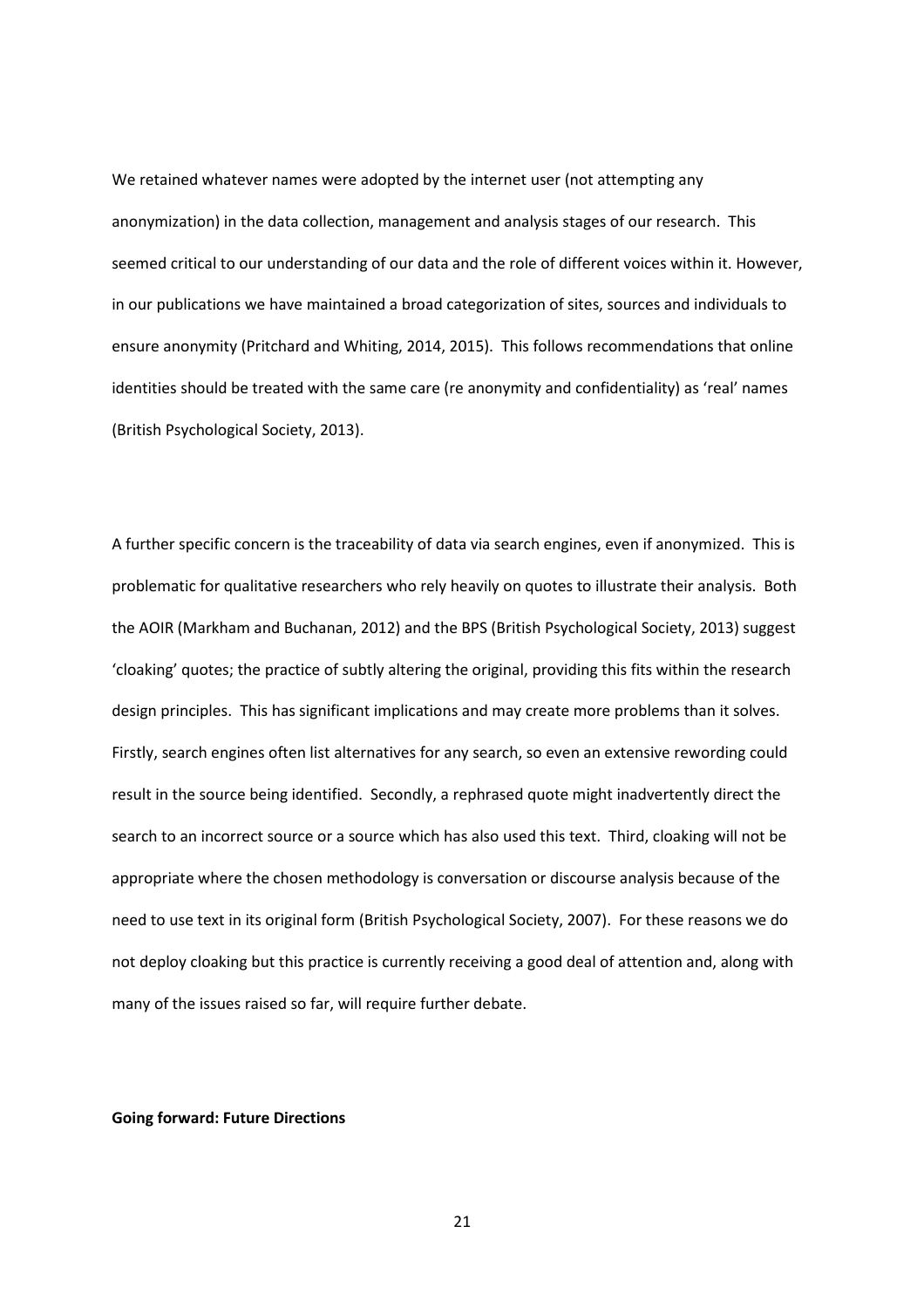We now turn to consider likely future developments within digital ethics, including two key areas of further research. First is the matter of enhancing understanding of the researcher role and issues of researcher protection in internet research. These are comparatively undeveloped but we see them as an essential part of the second area, namely the adoption of a wider reflexive process of digital ethics to address the currently limited transparency in publications.

### Researcher role and protection

With academics increasingly encouraged to participate in social media to enhance research impact (Brent Zook, 2015), this raises the wider issue of roles where internet researchers also engage with the web in other capacities. In our own research, blogging and tweeting have resulted in our online content appearing in the alerts we set up to collect data for our research; potentially we as researchers then become the 'researched'. Whiteman (2012) notes how researchers move between the roles of 'observer and 'participant' in the online field and the difficulty in maintaining separation between these in qualitative research. This theme is developed by Paechter (2013) in analysis of her hybrid insider/outsider status in respect of her research site (a divorce support website), in which she also participated in a personal capacity. Her account describes the challenge of keeping professional and personal identities separate in this ethnographic research. Such dual roles within an online community positions the researcher as an insider (a regular member of the forum) and simultaneously as an outsider (a researcher observing and analysing the community). Paechter (2013) and Barratt (2012) usefully discuss how they handled the disclosure required in their online research settings. Paechter used a pseudonym in her personal capacity, her actual first name in her researcher role and her hybrid identity was only made explicit to the site's management group. This involved an ethical responsibility not to mix these two roles so that 'people do not become afraid that things said to [her] in [her] pseudonymous role will be incorporated into the research' (Paechter, 2013: 82), part of a wider duty to act with integrity and good faith. Barratt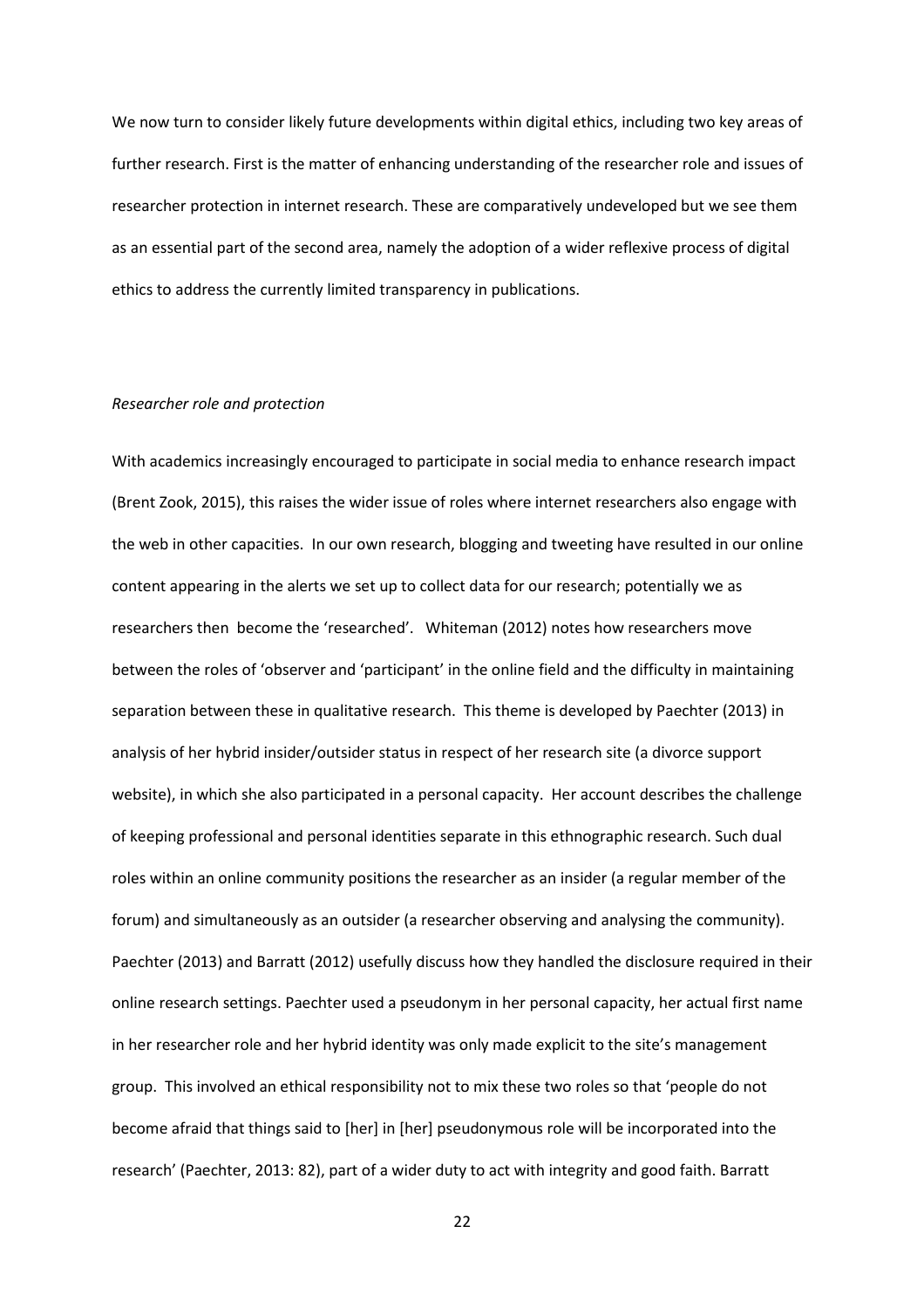(recruiting participants from various online forums of which she was, sometimes, a 'lurking' member) set up a dedicated project website and provided links to this and her university website as part of a legitimacy building process. She reiterates the importance of displaying technical and cultural competence (such as language and humour) to participants as well as a shared history of personal use of online settings (Barratt, 2012).

There are also issues of the safety and protection of the researcher. In one sense, our greatest protection is through enacting ethical behaviour. But within current ethical debates we find little attention given to researcher protection, notwithstanding ethical procedures should protect researchers as well as participants (ESRC, 2015a). Internet research may increase a researcher's digital footprint, highlighting their identity to those who might seek to influence or engage with the research topic. This will depend on the mode of digital engagement, for example, using an institutional or commercial email address, maintaining a public research blog or deploying other social media. Our initial engagement was tentative but over time we expanded both our personal and project-specific use of the web (Pritchard and Whiting, 2012). This raised our research profile, providing opportunities for engagement both online (such as sharing outputs) and offline (such as invited presentations). Further, maintaining a research presence provides a contact for those who may want to find out more or enquire as to whether they feature in our data. Overall our research presence has not posed any additional risk than would be encountered during our day-to-day use of the internet. Moreover with increased debate about research impact, such online engagement seems likely to increase. However, dual or hybrid roles for researchers can problematize classifications of active or passive research. The unexpected challenges they present within internet research also underline the need for ongoing reflexivity on the part of the researcher in respect of both ethical considerations but also with regard to methodological adjustments.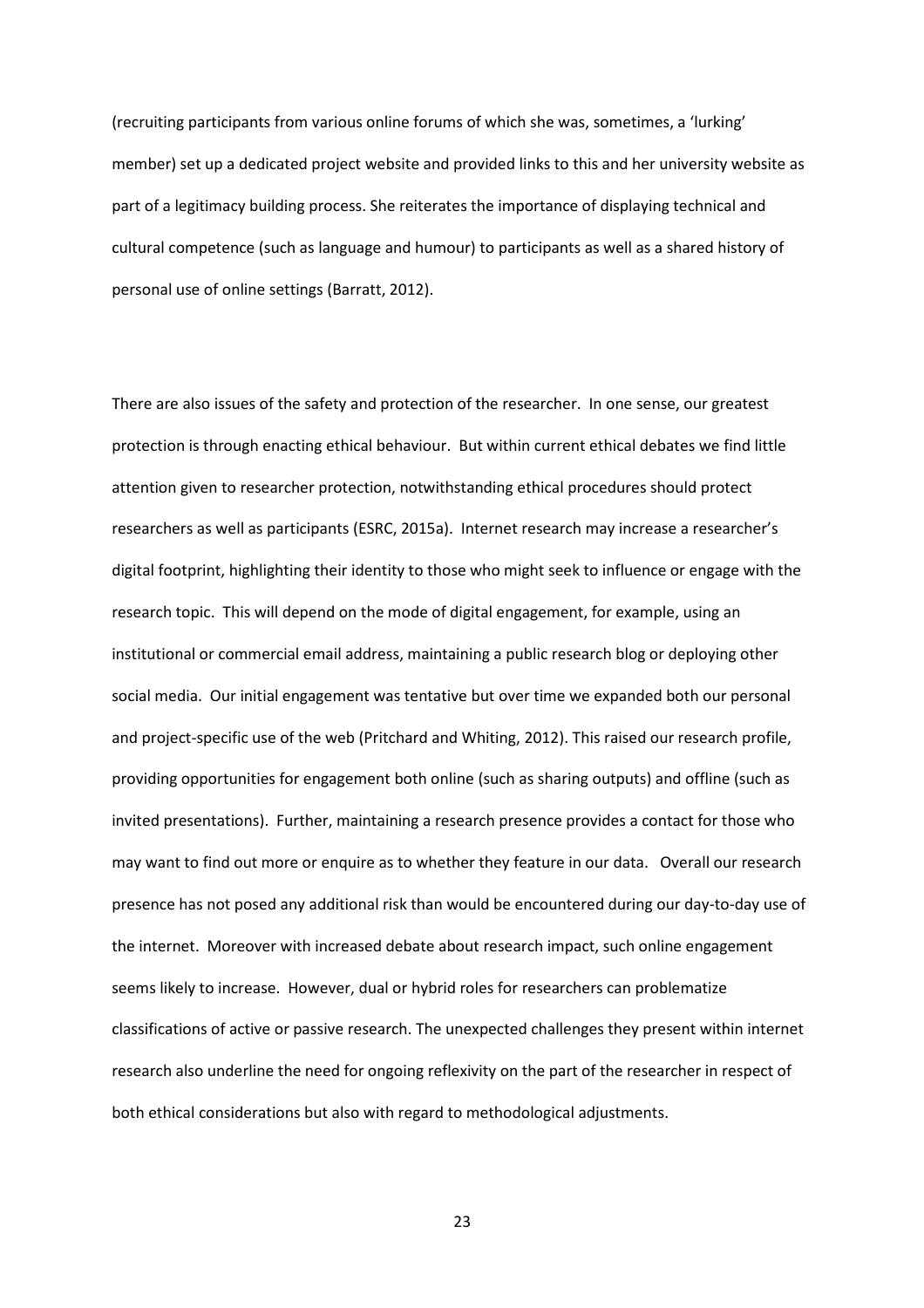#### Ethical reflexivity and 'ethics as process'

Our second area concerns the call for greater ethical reflexivity (Roberts, 2015) and greater transparency in ethical considerations in published work involving qualitative internet research (Dawson, 2014; Saunders et al., 2015). This might include, for example, presenting 'practical illustrations of the challenges … encountered in order to open up a discussion about how to manage anonymity issues in the face of the increasing accessibility of online information' (Saunders et al., 2015: 135). Likewise this approach needs to encompass 'forward reflexivity' (Pritchard and Whiting, 2012: 350) as researchers need to anticipate issues such as how anonymity may be compromised by a participant's own behaviour (Saunders et al., 2015). Papers that debate ethical issues with which researchers have grappled are very useful, particularly when they provide solutions which meet with local ethical approval (Sharkey et al., 2011). The field of health research is particularly helpful here, providing a useful pointer for qualitative researchers in business and management. As Dawson (2014) points out, this obligation extends to editors and reviewers to hold authors to account to provide this detail. As ever with qualitative research, though, we fear that word or page limits imposed by journals may militate against a move to accommodate yet further methodological detail.

All of this suggests that digital ethics cannot be addressed as a one-off tick-box exercise. One useful concept here is 'ethics as process' which 'views ethics as relationally dynamic and revisited frequently over the course of a study' (Sharkey et al., 2011: 753). This approach prioritizes the relationship between participant and researcher though this can present a challenge where there is no direct contact between the two (as in our own study). Nevertheless we consider this to be a promising framework for re-thinking digital ethics. We also recognize this as familiar territory for many qualitative researchers given the strong parallels with both reflexivity and methods of analysis in qualitative research which tend towards the circular and iterative (Morison et al., 2015).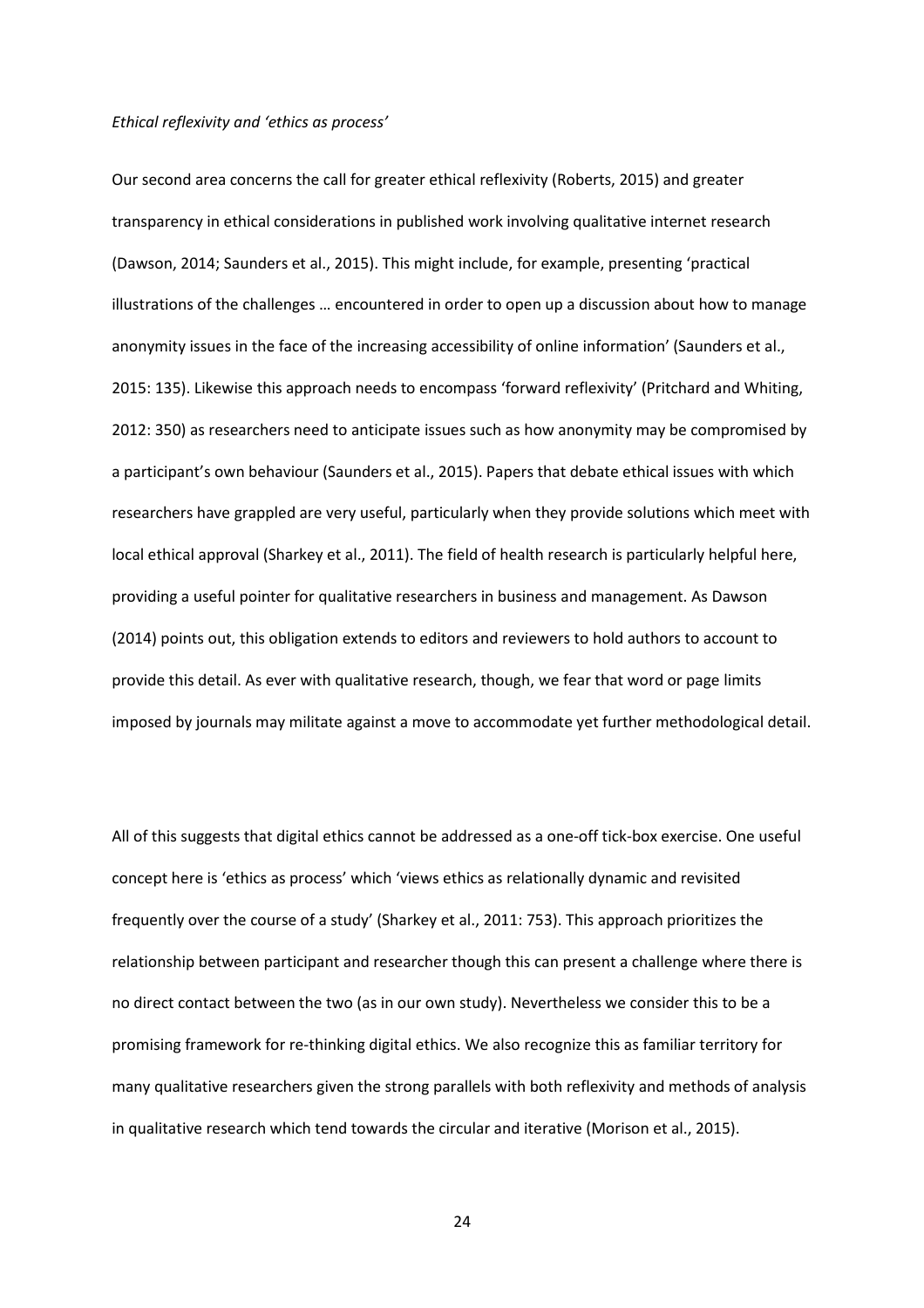Given how the more considered specialist guidelines and statements (AoIR and BPS) suggest a casebased approach with ongoing reflexive questioning, we suggest that 'ethics as process' would involve considering ethical issues at each stage in the research process: design, data collection / construction, analysis, publication, dissemination, and data sharing. Whilst the latter has been less prominent in business and management than say health sciences, it is likely to increase particularly in publicly funded research. For example, the ESRC expects data sharing and requires data management plans for research council funded work in the UK (ESRC, 2015b). In proposing a processual approach, we suggest these stages are not necessarily wholly discrete. Qualitative research is often an iterative process and there will almost certainly be temporal overlap between stages, particularly where data collection is an ongoing and partially automated procedure as in our own research. In other words, decisions made at one stage may need to be re-visited later and may affect subsequent iterations of the same process. Nor do we imply that once certain ethical considerations (such as anonymity) are addressed at one stage they are finished with, since they may re-appear as the internet context itself changes. We see this as part of a wider trend towards issues such as informed consent being seen as ongoing ethical obligations (Anderson and Jirotka, 2015) requiring negotiations over time with participants rather than a one-off tick box event (Mok et al., 2015), as reflected in guidance from the UK Data Service. This provides that 'Consent for participation in research, for data use and for data sharing can be considered at different stages of the research, giving participants a clearer view of what participating in the research involves and what the data to be shared consist of' (UK Data Service, 2015).

# **Conclusions**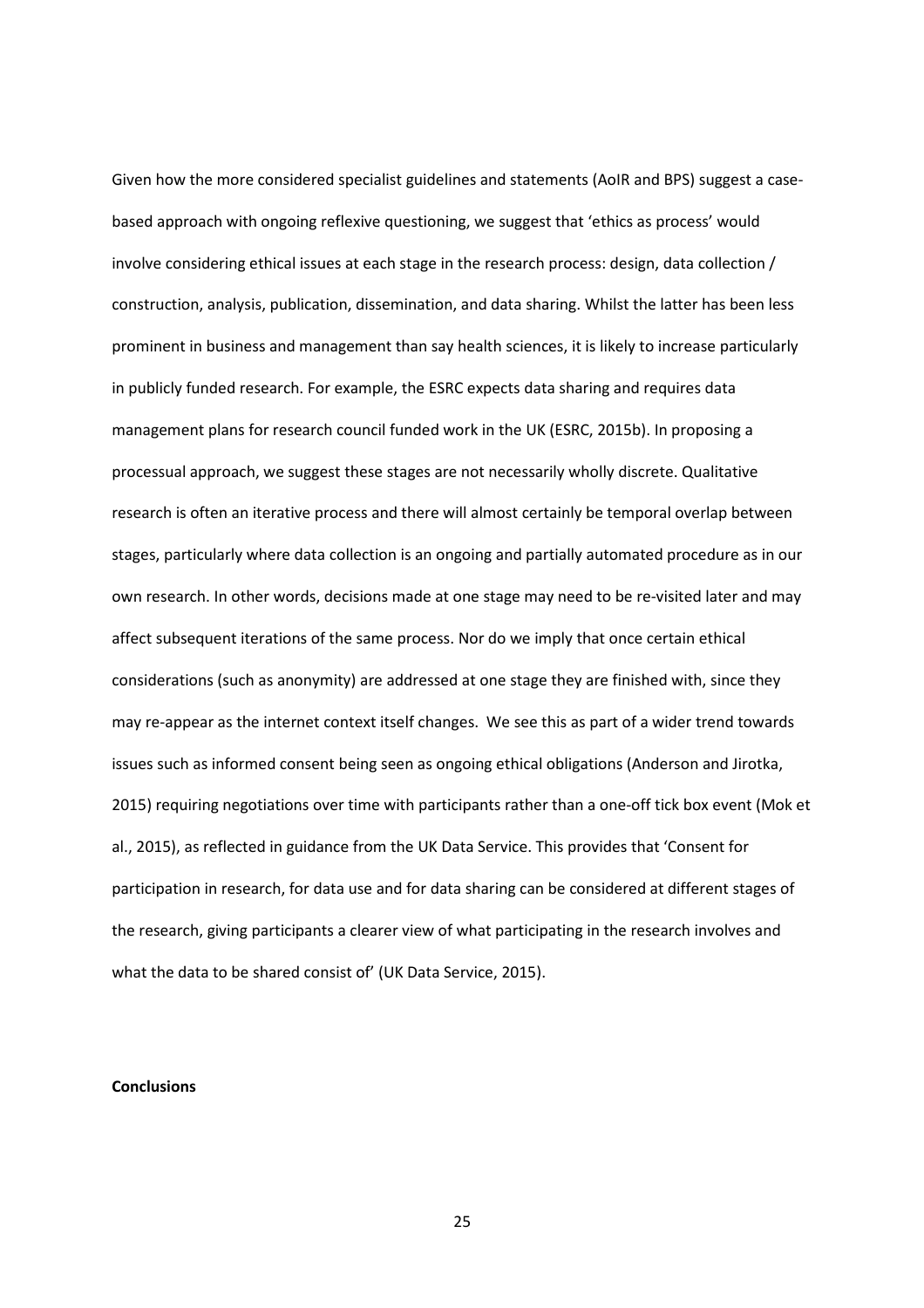Rapid technological developments continue to present new challenges in the area of digital ethics, a situation made more difficult by a relative lack of transparency and reflexivity in much of the published internet research. We echo calls for an approach that moves away from reliance on fixed rules to one that highlights the need for continuing and reflexive practice. As qualitative researchers in the field of business and management, we can then work within an iterative framework that goes beyond 'procedural ethics' to examine 'ethics as process' and which continues throughout the research cycle.

We suggest that, far from being 'problematic', qualitative research is well suited to this approach given the parallel with demonstrating validity. Traditionally this might involve constructing a narrative 'to explain...what was done and why' in order to demonstrate 'why and how the [research] findings are legitimate' (Phillips and Hardy, 2002: 79). As Mason (2002: 190) concludes, the best way to demonstrate validity is to 'explain how you came to the conclusion that your methods were valid'. Applied to digital ethics, and in the absence of more definitive rules, we suggest that working through the type of questions identified in say the AoIR guidelines in order to explain how you came to the conclusion that your methods were ethical may be the best way to demonstrate ethical compliance. We acknowledge that this may be an imperfect tool given that we as researchers have to accept our lack of perfect self-knowledge and that we may also be using such a narrative as a 'device to invite trust' (Hardy et al., 2001: 534). Perhaps all one can do, following Leitch & Palmer (2010), is to be explicit, as best one can, about one's decision-making as a researcher in terms of the ethical decisions we have made.

#### References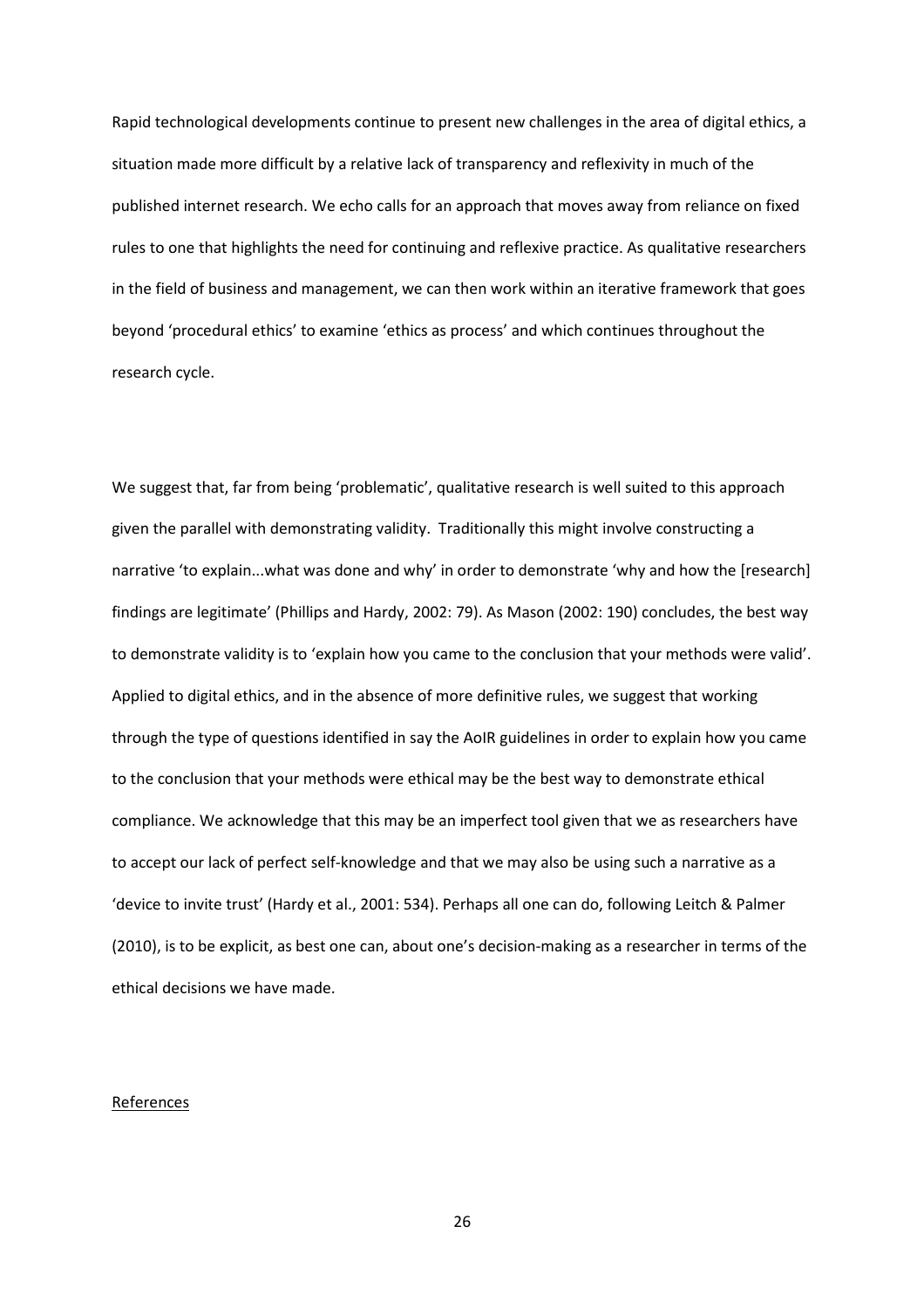- Amis, J.M., and Silk, M.L. (2008). The Philosophy and Politics of Quality in Qualitative Organizational Research. Organizational Research Methods, 11(3), 456-480.
- Anderson, R.J., and Jirotka M. (2015) Ethical praxis in digital social research. In: Halfpenny P. and Procter R. (Eds) Innovations in Digital Research Methods (pp. 271-296). London: Sage,
- Barnes, S.B. (2006). A privacy paradox: social networking in the United States. First Monday, 11(9), http://firstmonday.org/ojs/index.php/fm/article/view/1394/1312.
- Barratt, M.J. (2012). The efficacy of interviewing young drug users through online chat. Drug and Alcohol Review, 31(4), 566-572.
- Bassett, E., and O'Riordan, K. (2002). Ethics of Internet research: Contesting the human subjects research model. Ethics and Information Technology, 4(3), 233-247.
- Beaulieu, A., and Estalella, A. (2012). Rethinking research ethics for mediated settings. Information Communication & Society, 15(1), 23-42.
- Beninger, K., Fry, A., Jago, N., Lepps, H., Nass, L., and Silvester, H. (2014). Research using Social Media: Users' Views. London: NatCen.
- Bishop, L. (2007) A reflexive account of reusing qualitative data: Beyond primary/secondary dualism. Sociological Research Online 12(3).
- Boyd, D. (2006). Identity Production in a Networked Culture: Why youth heart Myspace. In D. Buckingham (Ed.), MacArthur Foundation Series on Digital Learning – Youth, Identity and Digital Media (pp. 119–142). Cambridge, MA: MIT Press.
- Bradley, S.K., and Carter, B. (2012). Reflections on the ethics of Internet newsgroup research. International Journal of Nursing Studies, 49(5), 625-630.
- Brent Zook, K. (2015, 23 September). Academics: leave your ivory towers and pitch your work to the media The Guardian.
- British Psychological Society. (2007). Report of the Working Party on conducting research on the Internet: Guidelines for ethical practice in psychological research online. Leicester: British Psychological Society.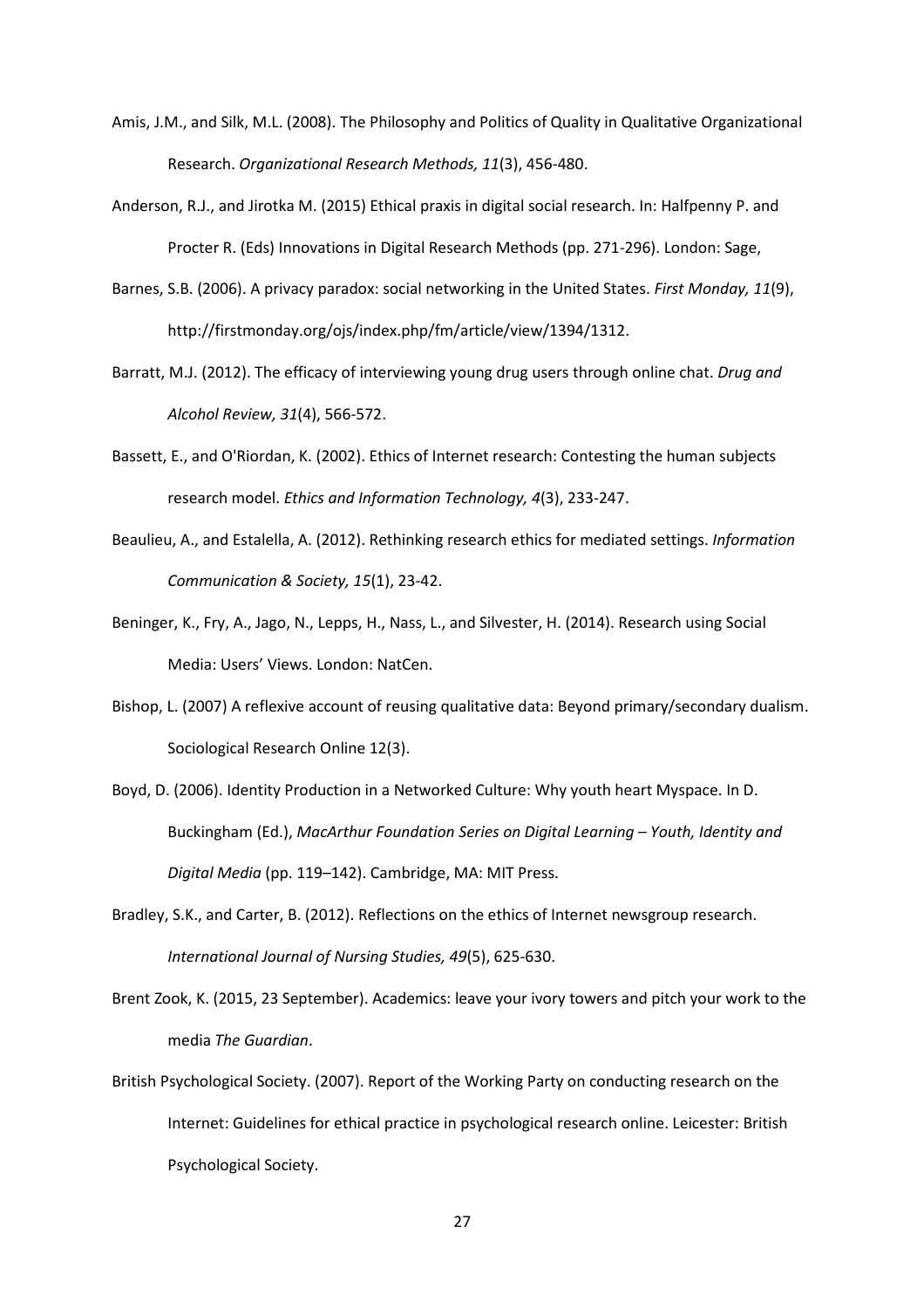- British Psychological Society. (2009). Code of Ethics and Conduct: Guidance published by the Ethics Committee of the BPS. Leicester: British Psychological Society.
- British Psychological Society. (2013). Ethics Guidelines for Internet-Mediated Research (Vol. INF206/1.2013). Leicester: British Psychological Society.
- British Psychological Society. (2014). Code of Human Research Ethics (Vol. INF180/12.2014). Leicester: British Psychological Society.
- Broadcasting Standards Commission. (1999). Regulating the Internet Briefing Update (Vol. No. 4). London: Broadcasting Standards Commission.
- Buchanan, E. (2010). Internet Research Ethics: Past, Present, Future In C. Ess, M. Consalvo & R. Burnett (Eds.), The Blackwell Handbook of Internet Studies. Oxford Oxford University Press.
- Buchanan, E., and Hvizdak, E. (2009). Online survey tools: Ethical and methodological concerns of human research ethics committees. Journal of Empirical Research on Human Research Ethics, 4(2), 37-48.
- Buchanan, E., and Zimmer, M. (2015). Internet Research Ethics The Stanford Encyclopedia of Philosophy (Spring 2015 Edition), Retrieved 16 September 2015, from http://plato.stanford.edu/archives/spr2015/entries/ethics-internet-research/
- Burnap, P., Rana, O.F., Avis, N., Williams, M., Housley, W., Edwards, A., Morgan, J., and Sloan, L. (2015). Detecting tension in online communities with computational Twitter analysis. Technological Forecasting and Social Change, 95, 96-108.
- Carpenter, K., and Dittrich, D. (2011). Bridging the distance: removing the technology buffer and seeking consistent ethical analysis in computer security research. Paper presented at the 1st International Digital Ethics Symposium, Chicago, IL.
- Cassell, C., and Symon, G. (2011). Assessing 'good' qualitative research in the work psychology field: A narrative analysis. Journal of Occupational and Organizational Psychology, 84(4), 633-650.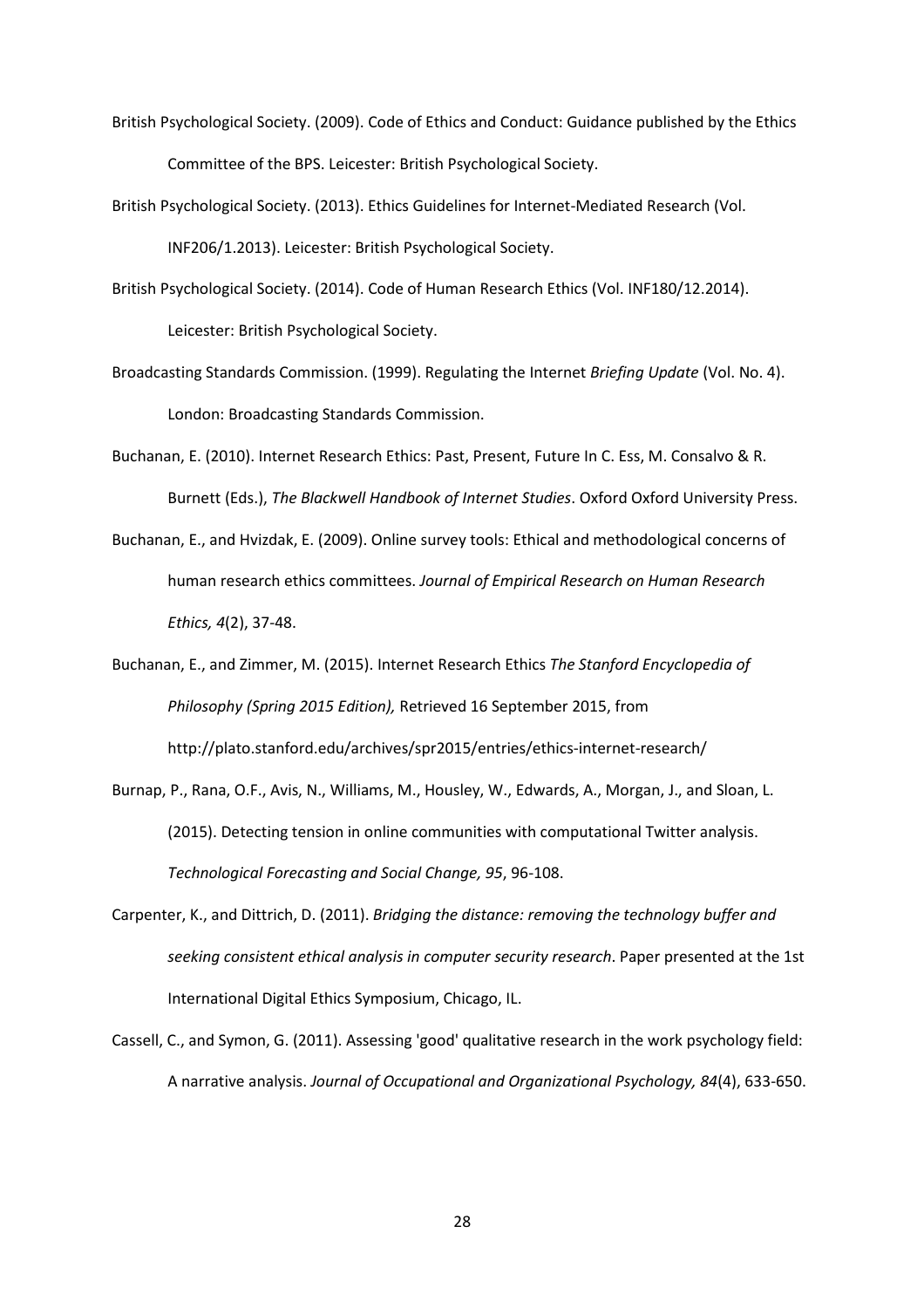- Chen, S.-L.S., Hall, G.J., and Johns, M.D. (2004). Research Paparazzi in Cyberspace: The voices of the researched. In M.D. Johns, S.-L.S. Chen, and G.J. Hall (Eds.), Online Social Research: Methods, Issues & Ethics (pp. 157-175). New York, NY: Peter Lang.
- COSMOS. (2015). COSMOS Ethics Statement. Collaborative Online Social Media Observatory, from https://www.cs.cf.ac.uk/cosmos/cosmos-ethics-statement/
- Dawson, P. (2014). Our anonymous online research participants are not always anonymous: Is this a problem? British Journal of Educational Technology, 45(3), 428-437.
- DeLorme, D.E., Sinkhan, G.M., and French, W. (2001). Ethics and the Internet issues associated with qualitative research. Journal of Business Ethics, 33(4), 271-286.
- ESRC. (2015a). ESRC Framework for research ethics: Updated January 2015. Swindon: Economics and Social Research Council.

ESRC. (2015b). ESRC Research Data Policy. Swindon: Economic and Social Research Council.

Ess, C. (2002). Ethical decision-making and Internet research: Recommendations from the AoIR ethics working committee (Available online: www.aoir.org/reports/ethics.pdf): Approved by AoIR, November 27, 2002.

Ess, C. (2009). Digital media ethics. Cambridge: Polity.

- Eynon, R., Fry, J., and Schroeder, R. (2008). The Ethics of Internet Research The SAGE handbook of online research methods (pp. 23-41). London: Sage Publications
- Fleischmann, A., and Miller, E.C. (2013). Online Narratives by Adults With ADHD Who Were Diagnosed in Adulthood. Learning Disability Quarterly, 36(1), 47-60.
- Gosling, S.D., and Mason, W. (2015). Internet Research in Psychology. Annual Review of Psychology, 66, 877-902.
- Hardy, C., Phillips, N., and Clegg, S.R. (2001). Reflexivity in organization and management theory: A study of the production of the research 'subject'. Human Relations, 54(5), 531-560.
- Holtz, P., Kronberger, N., and Wagner, W. (2012). Analyzing Internet Forums A Practical Guide. Journal of Media Psychology-Theories Methods and Applications, 24(2), 55-66.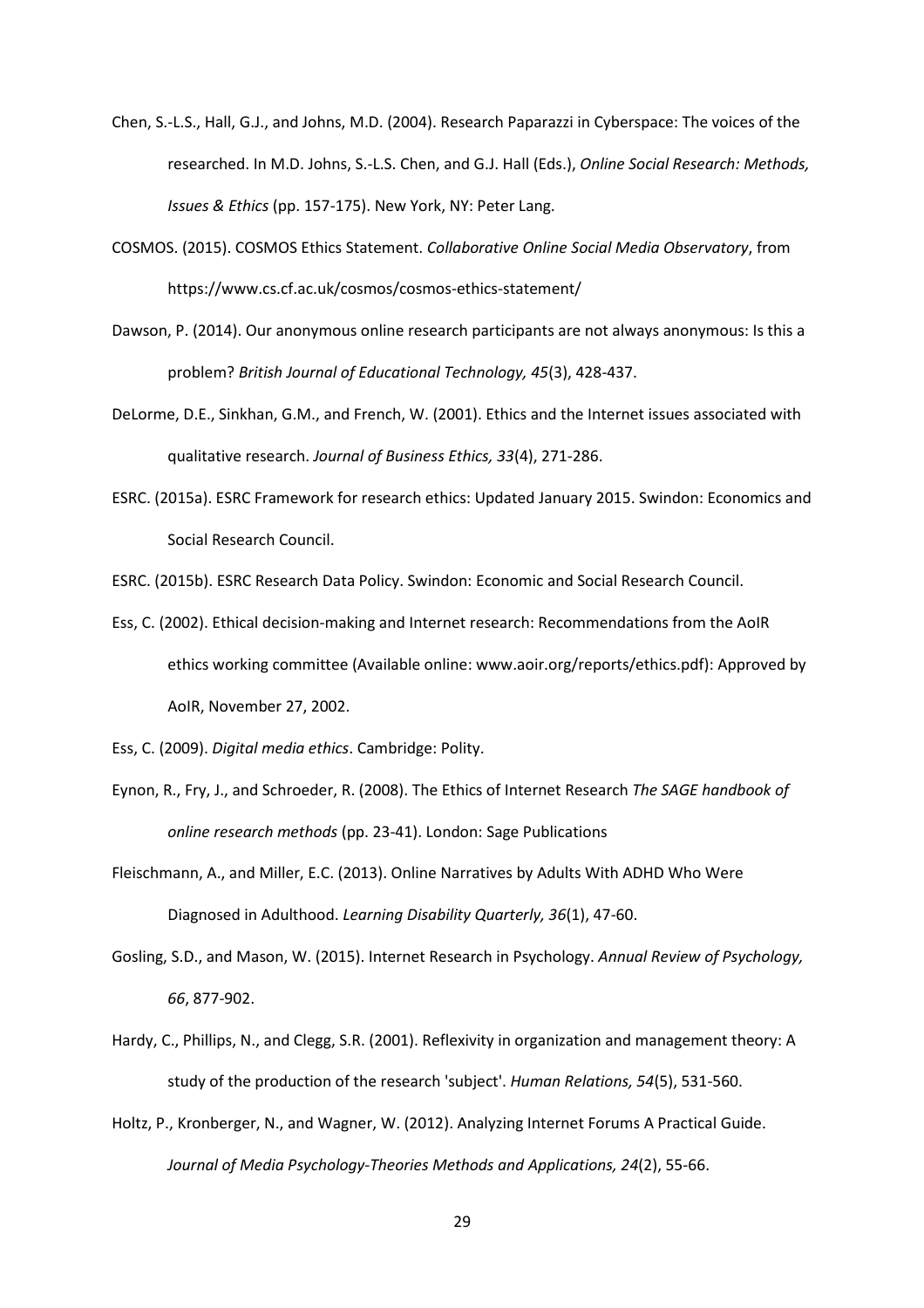- Hudson, J.M., and Bruckman, A. (2004). "Go away": participant objections to being studied and the ethics of chatroom research. The Information Society, 20, 127–139.
- Hull, G. (2015). Successful failure: what Foucault can teach us about privacy self-management in a world of Facebook and big data. Ethics and Information Technology, 17(2), 89-101.

Kozinets, R.V. (2010). Netnography: Doing ethnographic research online. London: SAGE.

- Langer, R., and Beckman, S.C. (2005). Sensitive research topics: netnography revisited Qualitative Market Research: An International Journal, 8(2), 189–203.
- Leitch, S., and Palmer, I. (2010). Analysing Texts in Context: Current Practices and New Protocols for Critical Discourse Analysis in Organization Studies. Journal of Management Studies, 47(6), 1194-1212.
- Mann, C., and Stewart, F. (2000). Internet communication and qualitative research: A handbook for researching online. London: SAGE.
- Marcus, M.A., Westra, H.A., Eastwood, J.D., Barnes, K.L., and Mobilizing Minds Research Group. (2012). What Are Young Adults Saying About Mental Health? An Analysis of Internet Blogs. Journal of Medical Internet Research, 14(1), e17.
- Markham, A. (2005). The methods, politics and ethics of representation in online ethnography. In N.K. Denzin & Y.S. Lincoln (Eds.), The SAGE handbook of qualitative research (3rd ed., pp. 793–820). Thousand Oaks; London: Sage Publications.
- Markham, A., and Buchanan, E. (2012). Ethical Decision-Making and Internet Research: Recommendations from the AOIR Ethics Committee (Version 2.0): Association of Internet Researchers.
- Marres, N. (2012). The redistribution of methods: on intervention in digital social research, broadly conceived. Sociological Review, 60, 139-165.

Mason, J. (2002). Qualitative researching (2nd ed.). London: SAGE.

McKee, H.A., and Porter, J.E. (2009). The Ethics of Internet Research: A Rhetorical, Case-Based Process. New York: Peter Lang Publishing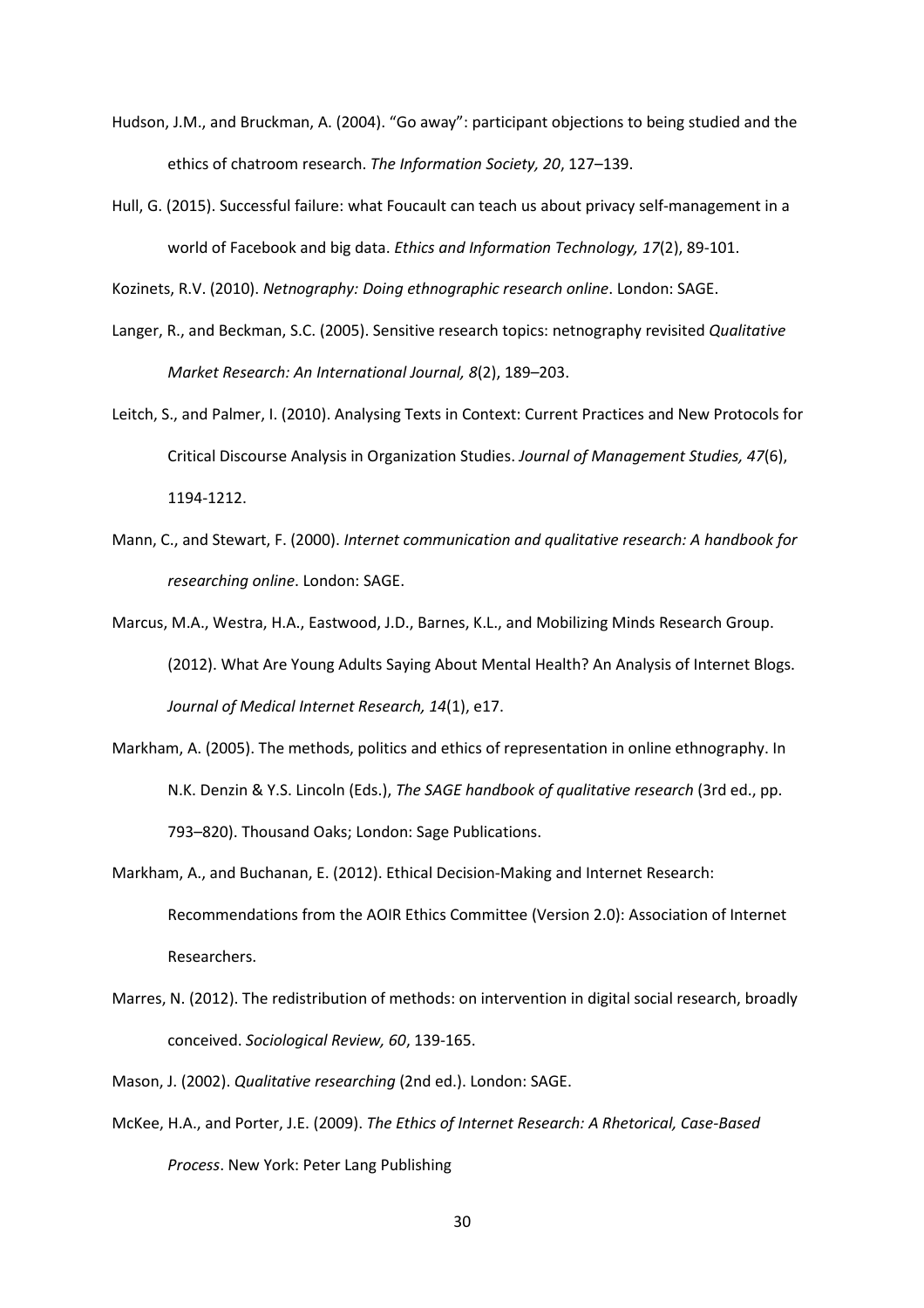- Meeder, B., Tam, J., Kelley, P.G., and Cranor, L.F. (2010). RT@ IWantPrivacy: widespread violation of privacy settings in the Twitter social network. Web 2.0 Security and Privacy Retrieved 21 October, 2015, from http://www.cs.cmu.edu/~jdtam/Documents/Meeder-SNSP2010.pdf
- Michael, G.J. (2015). Who's Afraid of WikiLeaks? Missed Opportunities in Political Science Research. Review of Policy Research, 32(2), 175-199.
- Mok, T.M., Cornish, F., and Tarr, J. (2015). Too Much Information: Visual Research Ethics in the Age of Wearable Cameras. Integrative Psychological and Behavioral Science, 49(2), 309-322.
- Morison, T., Gibson, A.F., Wigginton, B., and Crabb, S. (2015). Online Research Methods in Psychology: Methodological Opportunities for Critical Qualitative Research. Qualitative Research in Psychology, 12(3), 223-232.
- Paechter, C. (2013). Researching sensitive issues online: implications of a hybrid insider/outsider position in a retrospective ethnographic study. Qualitative Research, 13(1), 71-86.

Palfrey, J. (2010). Four Phases of Internet Regulation. Social Research, 77(3), 981-996.

- Phillips, N., and Hardy, C. (2002). Discourse analysis: Investigating processes of social construction. London: Sage.
- Pritchard, K., and Whiting, R. (2012). Autopilot? A reflexive review of the piloting process in qualitative e-research. Qualitative Research in Organizations and Management 7(3), 338- 353.
- Pritchard, K., and Whiting, R. (2014). Baby Boomers and the Lost Generation: On the Discursive Construction of Generations at Work. Organization Studies, 35(11), 1605-1626.
- Pritchard, K., and Whiting, R. (2015). Taking Stock: A Visual Analysis of Gendered Ageing. Gender, Work & Organization, 22(5), 510-528.
- Procter, R., Vis, F., and Voss, A. (2013). Reading the riots on Twitter: methodological innovation for the analysis of big data. International Journal of Social Research Methodology, 16(3), 197- 214.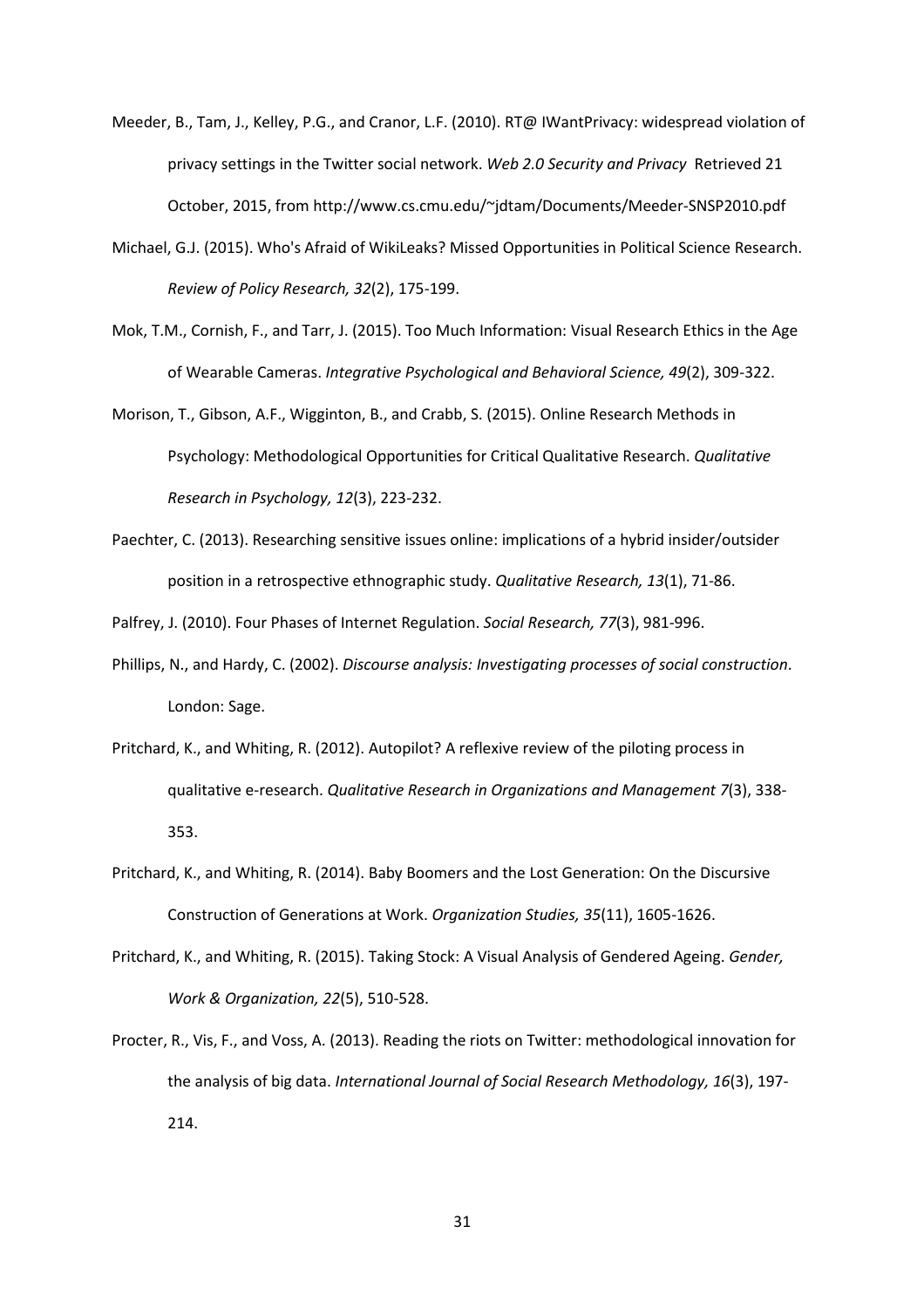- Procter, R., Voss, A., and Lvov, I. (2015). Audience research and social media data: Opportunities and challenges. Participations: Journal of Audience Reception Studies, 12(1), 470-493.
- Richards, J. (2012) What has the internet ever done for employees? A review, map and research agenda. Employee Relations 34(1): 22-43.
- Roberts, L.D. (2015). Ethical Issues in Conducting Qualitative Research in Online Communities. Qualitative Research in Psychology, 12(3), 314-325.
- Roberts, L.D., Smith, L.M., and Pollock, C.M. (2008). Ethical issues in conducting online research. In M. Khosrow-Pour (Ed.), Encyclopedia of information science and technology (2nd ed., pp. 1443–1449). Hershey, PA: Information Science Reference.
- Rodriquez, J. (2013). Narrating Dementia: Self and Community in an Online Forum. Qualitative Health Research, 23(9), 1215-1227.
- Saunders, B., Kitzinger, J., and Kitzinger, C. (2015). Participant Anonymity in the Internet Age: From Theory to Practice. Qualitative Research in Psychology, 12(2), 125-137.
- Schotanus-Dijkstra, M., Havinga, P., van Ballegooijen, W., Delfosse, L., Mokkenstorm, J., and Boon, B. (2014). What Do the Bereaved by Suicide Communicate in Online Support Groups? A Content Analysis. Crisis-the Journal of Crisis Intervention and Suicide Prevention, 35(1), 27- 35.
- Schultze, U., and Mason, R.O. (2012). Studying cyborgs: re-examining internet studies as human subjects research. Journal of Information Technology, 27(4), 301-312.
- Sharf, B.F. (1999). The ethics of doing naturalistic discourse research on the internet. In S. Jones (Ed.), Doing Internet research: Critical issues and methods for examining the Net (pp. 243- 256). Thousand Oaks, Calif.; London: Sage Publications.
- Sharkey, S., Jones, R., Smithson, J., Hewis, E., Emmens, T., Ford, T., and Owens, C. (2011). Ethical practice in internet research involving vulnerable people: lessons from a self-harm discussion forum study (SharpTalk). Journal of Medical Ethics, 37(12), 752-758.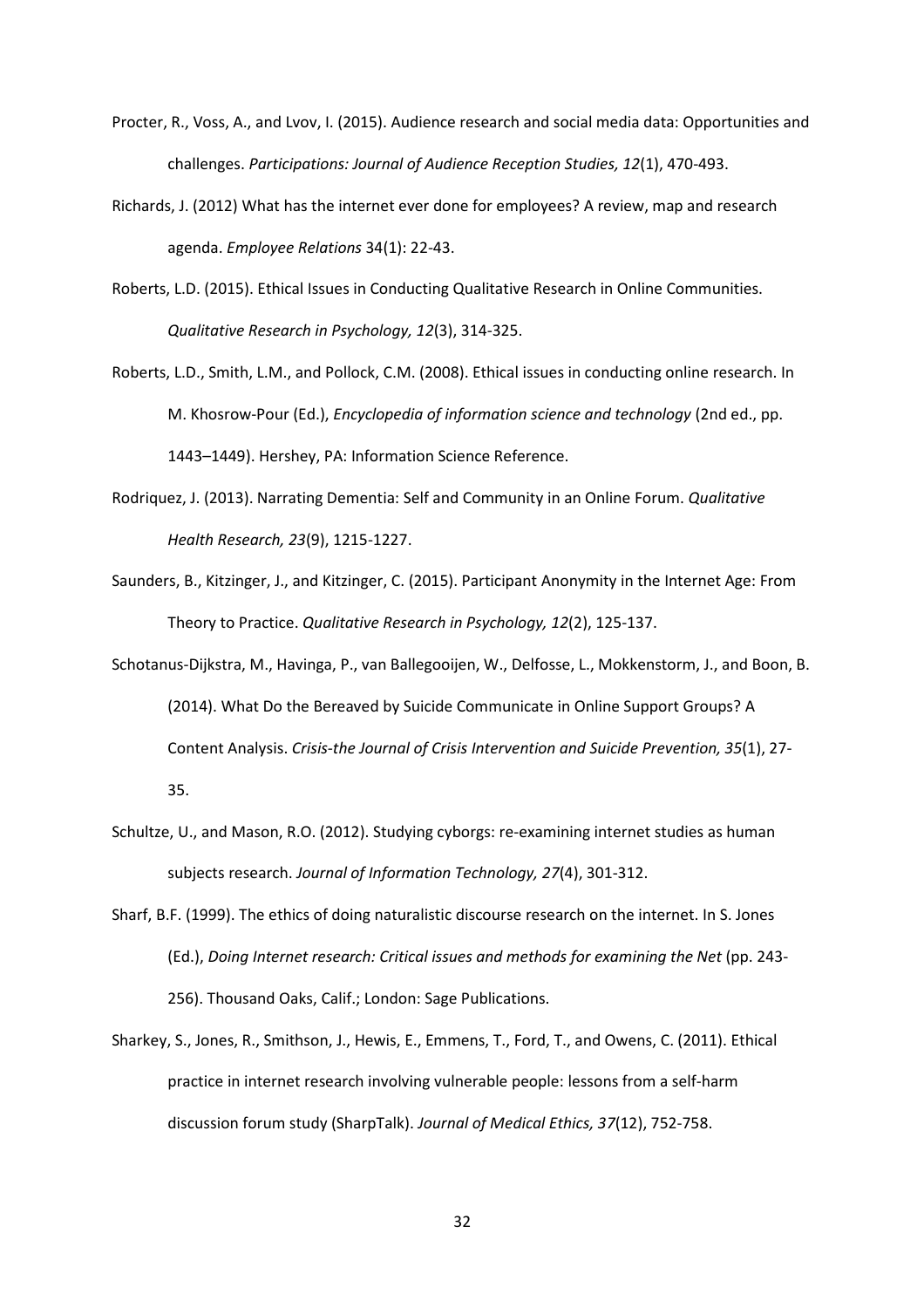- Sveningsson Elm, M. (2009). How do various notions of privacy influence decisions in qualitative internet research? . In A. Markham & N. Baym (Eds.), Internet inquiry: conversations about method (pp. 69–87). Thousand Oaks, CA: Sage.
- Trevisan, F., and Reilly, P. (2014). Ethical dilemmas in researching sensitive issues online: lessons from the study of British disability dissent networks. Information Communication & Society, 17(9), 1131-1146.
- UK Data Service. (2015). Consent for data sharing. Retrieved 22 October, 2015, from http://ukdataservice.ac.uk/manage-data/legal-ethical/consent-data-sharing
- van Doorn, N. (2011). Digital spaces, material traces: How matter comes to matter in online performances of gender, sexuality and embodiment. Media Culture & Society, 33(4), 531- 547.

Whiteman, N. (2012). Undoing Ethics: Rethinking Practice in Online Research. New York: Springer.

- Zimmer, M. (2012). Commentary: Studying cyborgs: re-examining internet studies as human subjects research. Journal of Information Technology, 27(4), 313-314.
- Zimmer, M., and Proferes, N.J. (2014). A topology of Twitter research: disciplines, methods, and ethics. Aslib Journal of Information Management, 66(3), 250-261.

## Author Biographies

You can read more about Rebecca and Katrina's research at: http://ageatwork.wordpress.com/ and follow them on twitter @ageatwork

Rebecca Whiting is a lecturer in the Department of Organizational Psychology at Birkbeck, University of London. Her research interest is in taken-for-granted aspects of the contemporary workplace, including the discursive construction of work identities (for example, the older worker), concepts (such as age, gender and work-life balance), and the ways in which work is organized. She is also